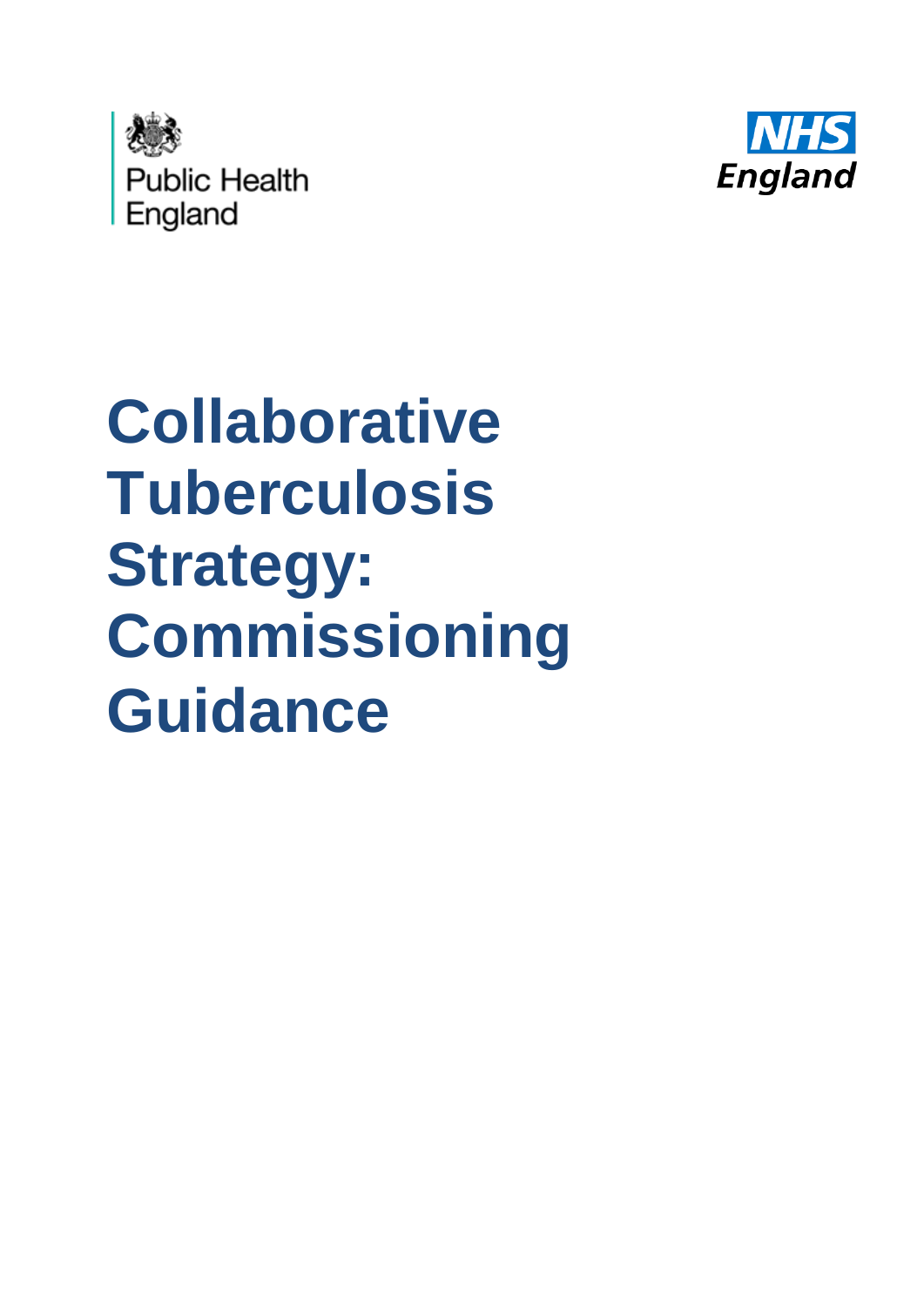# **Collaborative Tuberculosis Strategy; Commissioning Guidance**

Version number:

First published: 6<sup>th</sup> July 2015

Updated: (only if this is applicable)

Prepared by:

Jeff Featherstone, Programme Manager, Reducing Premature Mortality, NHS England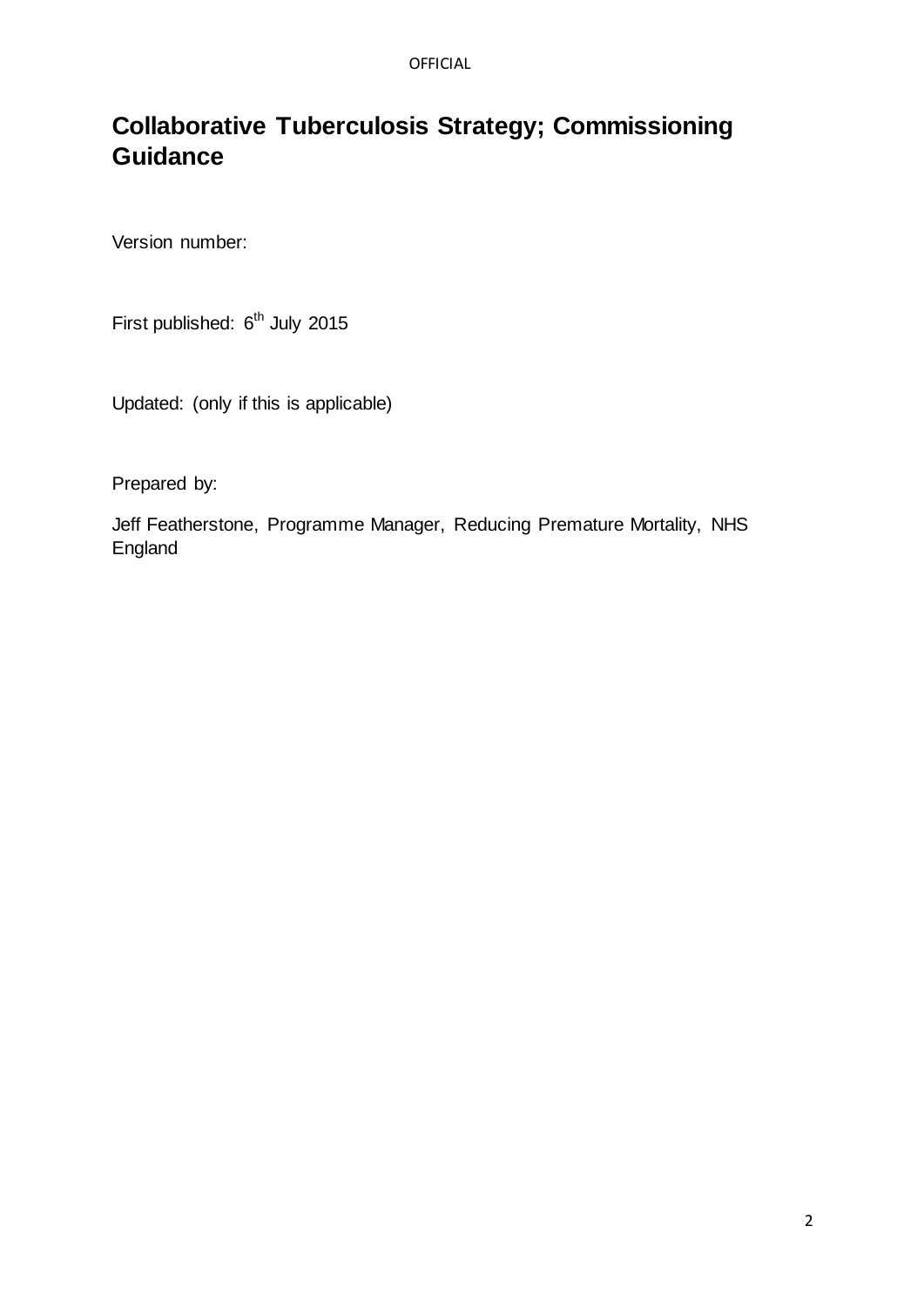This is a controlled document. Whilst this document may be printed, the electronic version posted on the intranet is the controlled copy. Any printed copies of this document are not controlled.

As a controlled document, this document should not be saved onto local or network drives but should always be accessed from the intranet.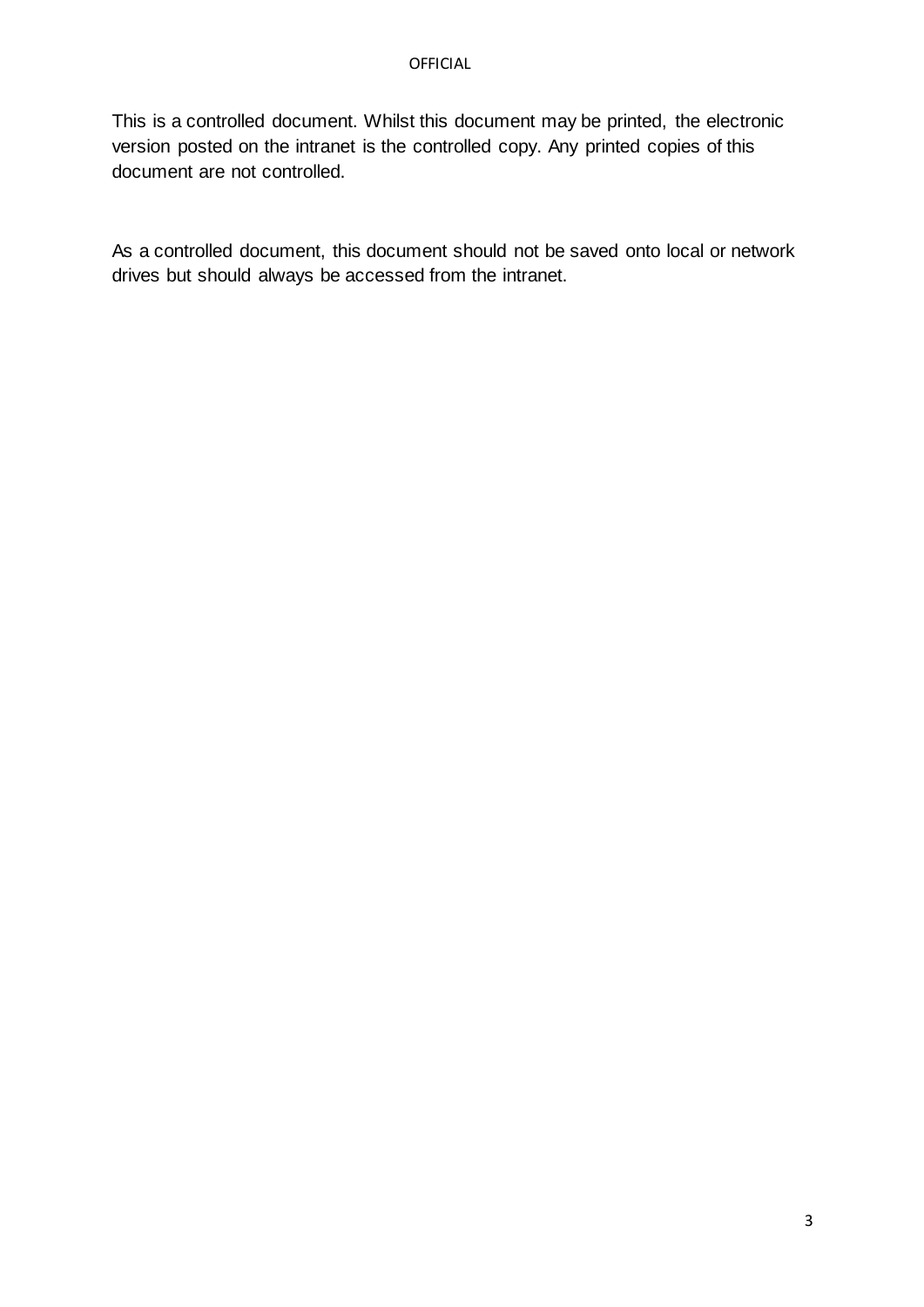## **Contents**

| $\Delta$ nnex R = Full vear effect (FYF) notional allocations ner $\Delta$ 14 |  |
|-------------------------------------------------------------------------------|--|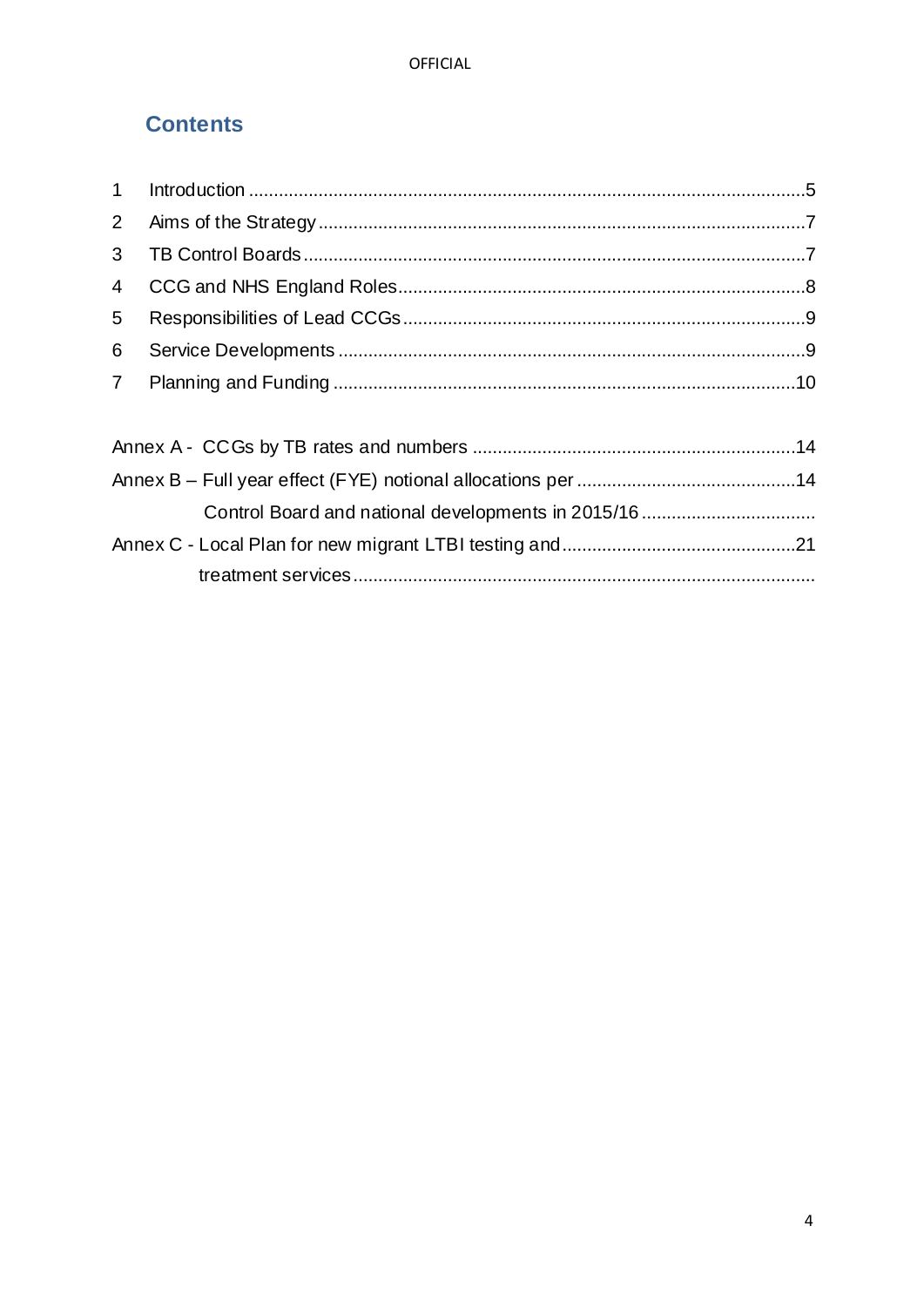### <span id="page-4-0"></span>**1 Introduction**

 $\overline{a}$ 

The *Collaborative Tuberculosis Strategy for England: 2015 to 2020*<sup>1</sup> (referred to below as 'the Strategy') set out approaches to be taken to support TB prevention, treatment and control. This commissioning guidance should be read in conjunction with the Strategy and also with the Latent TB Testing and Treatment for Migrants guidance developed by Public Health England (PHE) and NHS England<sup>2</sup>.

This commissioning guidance recommends what the roles of CCGs and NHS England teams should be in the implementation of the strategy and the actions that should be taken.

The incidence of TB in England is higher than in most other European countries and four times as high as in the United States.

TB is concentrated in large urban centres, with rates in London, Leicester, Birmingham, Luton, Manchester and Coventry more than three times the national average. Other areas with high caseloads include: Bradford, Leeds, Kirklees, Slough and Reading (see maps overleaf). However, as the maps show, there are also pockets of TB cases in other localities. Nearly three quarters of all TB cases occur in those born abroad, mainly from high TB burden countries, and the vast majority of these cases (85%) occur among settled migrants who have been in the country for more than two years, rather than in those who have arrived more recently. There is a strong association between TB and social deprivation, with 70% of cases occurring in areas with the two most deprived quintiles in the country, and 9% of all TB cases having at least one social risk factor (a history of alcohol or drug misuse, homelessness or imprisonment).

It is likely that the majority of TB cases in the UK are the result of 'reactivation' of latent TB infection (LTBI), an asymptomatic phase of TB which can last for years. LTBI can be diagnosed by a single, validated blood test and treated effectively with antibiotics, preventing TB disease in the future.

NHS England has identified £10 million in 2015/16 for the development of LTBI testing and treatment services which is planned to be distributed to local communities via lead CCGs on the basis of a locally developed TB strategy signed off by the local TB Control Board and approved by the national NHS England/Public Health England TB programme team (referred to below as 'the national programme team'). Any additional funding in future years will be subject to the outcome of the Spending Review by HM Government and prioritisation processes for the use of resources.

<sup>1</sup> https://www.gov.uk/government/publications/collaborative-tuberculosis-strategy-for-england

<sup>&</sup>lt;sup>2</sup> Latent TB testing and treatment for migrants: A practical guide for commissioners and practitioners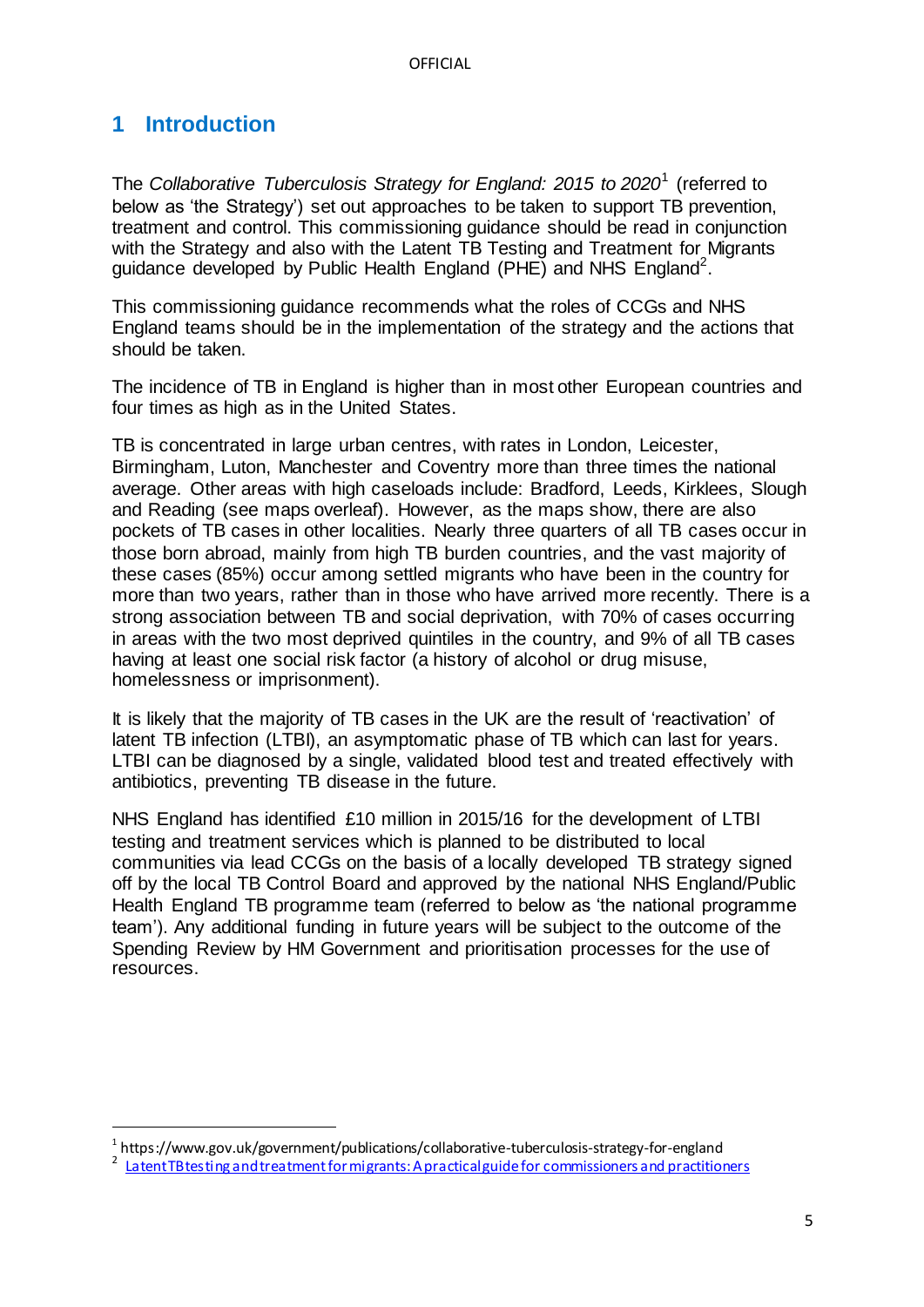

**Map 1 - Average number of TB cases in England by CCG: 2011-2013**

**Map 2 - Average TB rates in England by CCG: 2011-2013**



A table showing TB rates and numbers by CCG is at annex A.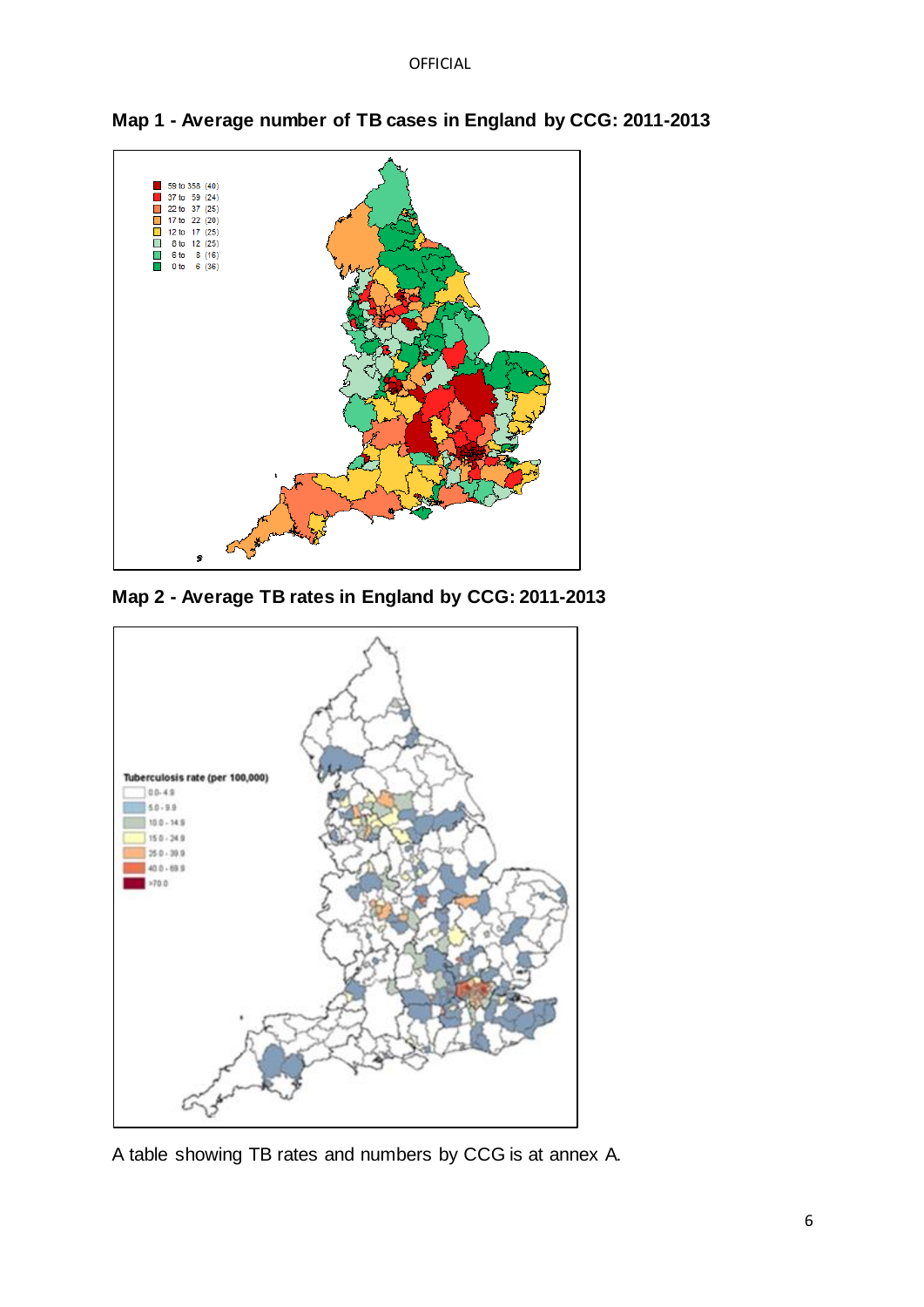## <span id="page-6-0"></span>**2 Aims of the Strategy**

The Strategy sets out, that in order to achieve its ambitions and make significant advances in TB control, action should be focussed in the following key areas:

- **1. Improve access to services and ensure early diagnosis**
- **2. Provide universal access to high quality diagnostics**
- **3. Improve treatment and care services**
- **4. Ensure comprehensive contact tracing**
- **5. Improve BCG vaccination uptake**
- **6. Reduce drug-resistant TB**
- **7. Tackle TB in under-served populations**
- **8. Systematically implement new entrant latent TB screening**
- **9. Strengthen surveillance and monitoring**
- **10.Ensure an appropriate workforce to deliver TB control**

Full details of the specific evidence-based areas for actions in relation to the above are set out in **Annex A** of the Strategy.

## <span id="page-6-1"></span>**3 TB Control Boards**

The Strategy advises that nine TB Control Boards (referred to below as 'Control Boards') will be set up, based on PHE centre boundaries. These Control Boards are central to the strategy and we anticipate that they will play a key role in bringing together local partners, signing off the local TB strategy, overseeing distribution of national resources to local partner organisations, and monitoring progress. The Control Boards should include representatives from:

- CCGs
- NHS England
- Public Health England
- Local authority directors of social care and public health
- Local TB service providers
- Senior TB secondary care clinicians, (adults and children)
- TB nursing services
- $\cdot$  GPs<sup>3</sup>

 $\overline{a}$ 

 Service users and/or advocacy organisations and relevant third sector organisations

Control Boards should also consider whether there are other partners who should be members of the Board.

The Strategy sets out the responsibilities of the Control Boards will include:

<sup>&</sup>lt;sup>3</sup> GP representatives, CCGs and Control Boards should be mindful of the Managing Conflicts of Interest Guidance a[t: http://www.england.nhs.uk/commissioning/pc-co-comms/](http://www.england.nhs.uk/commissioning/pc-co-comms/)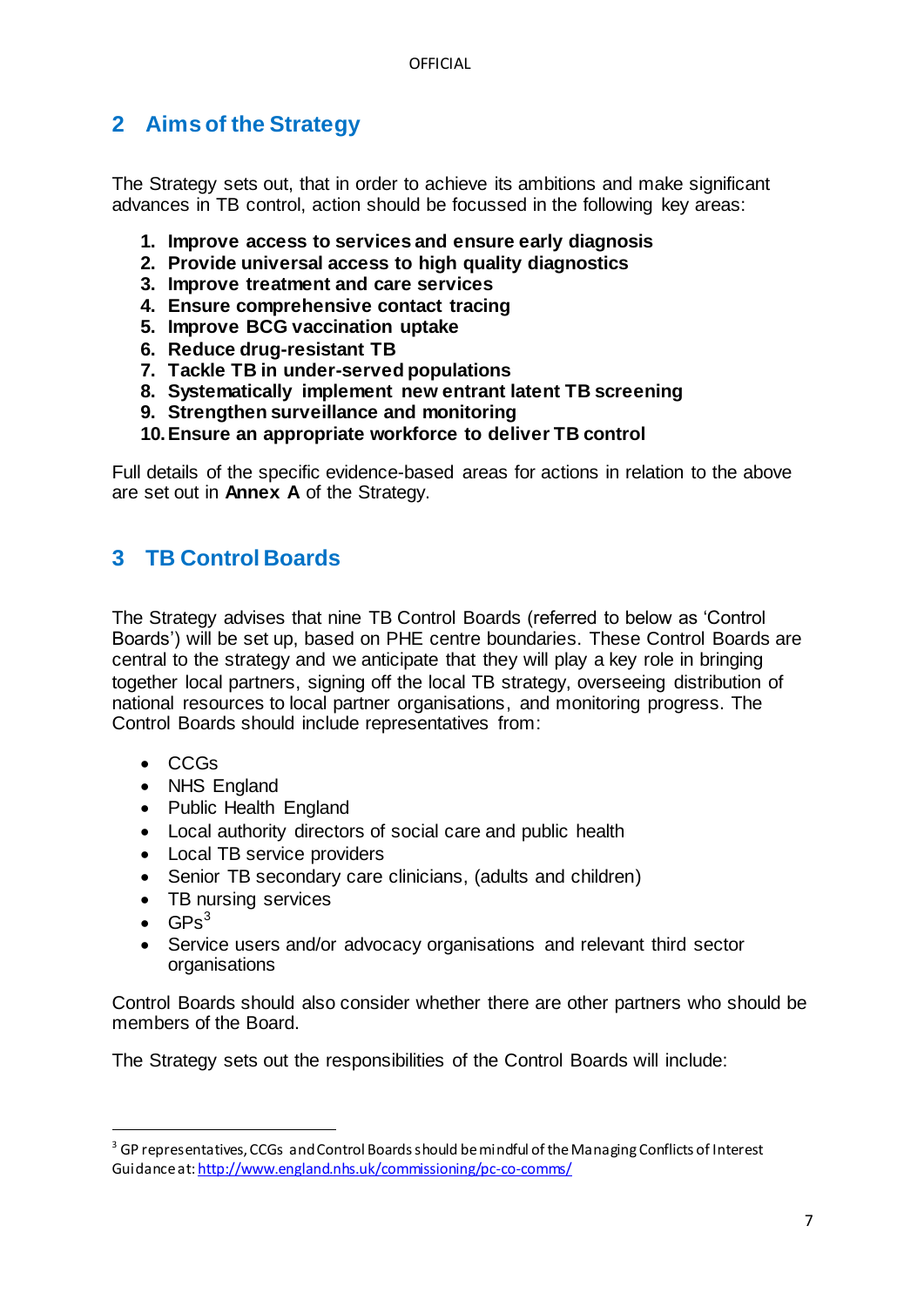#### OFFICIAL

- To plan, oversee, support and monitor all aspects of local TB control, including clinical and public health services and workforce planning
- To work closely with local clinical and TB networks and engage with other key stakeholders such as local government and the third sector
- To develop a local TB control plan based on the national strategy, local services, local need and evidence-based models
- To agree and ensure the appropriate commissioning of TB services, and through collaborative working and the use of existing accountability arrangements, hold providers and commissioners of clinical care and public services to account
- To ensure TB cohort review is undertaken regularly (every 3–4 months) and fed back to the Control Board, commissioners, TB service provider management and the local directors of public health; and that appropriate action is taken as a result of cohort review
- To ensure full and consistent use of current national guidelines in particular those of the National Institute for Health and Care Excellence (NICE)
- To ensure an appropriate workforce strategy is developed and implemented
- To ensure the needs of under-served populations are addressed and health inequalities are reduced
- To involve under-served populations in designing and shaping services so that they are responsive to the specific needs of these groups
- To ensure the delivery of a quality-assured local programme of new entrant LTBI testing and treatment focused on areas of high TB incidence
- To consider commissioning a team to undertake extended community contact tracing of incidents and outbreaks
- To ensure appropriate TB awareness-raising in collaboration with the third sector, local authorities and other organisations who provide this

PHE are making funding arrangements with the nine new PHE Centres for the establishment of the Control Boards and their support. Each include a dedicated clinical/public health lead (TB Control Board Director), TB programme manager, administrative support and input from clinicians, GPs and TB nursing services.

The Strategy advises that the precise arrangements for TB Control Boards and TB networks will be determined by local NHS organisations, CCGs, PHE Centres, local authorities and other key stakeholders to allow flexibility in the local delivery of improved TB control. The directors of the TB Control Boards will be responsible to their local PHE Centre Director for the operation of the Control Board and in addition there will be a formal relationship with the National TB Programme Director.

# <span id="page-7-0"></span>**4 CCG and NHS England Roles**

As set out above, the incidence and case load of TB is not evenly distributed across England. Within individual TB Control Board areas incidence is likely to be concentrated within specific CCGs. It is recommended therefore that CCGs should work with their TB Control Board and NHS England to agree lead CCGs for implementation of the Strategy. The rationale for preferring to have lead CCGs is to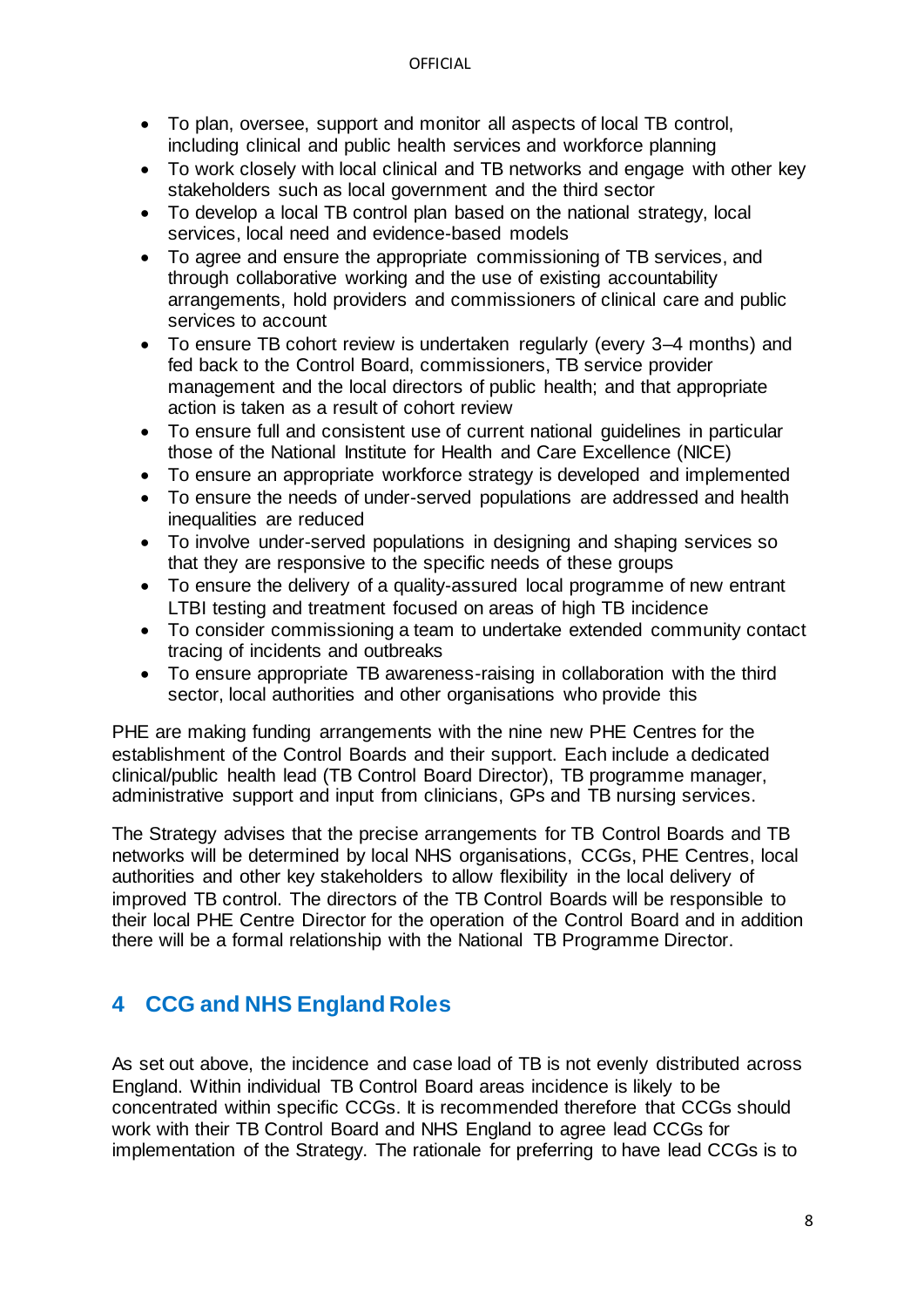enable NHS England and the TB Control Board to have a single co-ordinating point for the purposes of distributing national resources to support delivery of the Strategy.

It is preferable for there to be one lead CCG within a TB Control Board area. However, exceptionally, there may be circumstances where a Control Board considers that more than one lead CCG is appropriate. For example, if a CCG with a significant level of TB incidence is geographically distant from other CCGs with significant TB incidence and is served by different providers a Control Board may consider it appropriate for separate lead arrangements to be agreed with them.

## <span id="page-8-0"></span>**5 Responsibilities of Lead CCGs**

Responsibilities of lead CCGs will include:

- Entering into an appropriate agreement with NHS England regarding use of the additional resources made available for the TB Strategy
- Developing appropriate arrangements with other local CCGs to reflect how mutual responsibilities will operate and resources distributed, within the framework of the lead role
- Representing local CCGs on the Control Board
- Working with the Control Board and with other local CCGs and partners to agree the commissioning actions required to support implementation of the Strategy, the local TB control plan and its associated LTBI plan
- Working with relevant partners to develop and submit the local LTBI plan (details below)
- Ensuring that there is clarity on the commissioning responsibilities of the lead CCG and other CCGs in relation to TB services
- Working with other CCGs and local GPs to put arrangements in place for primary care based LTBI identification, testing and treatment. (Further details are set out below). Where NHS England holds primary care commissioning responsibilities within a CCG area the CCG should also work with it to agree such arrangements
- Working with NHS England to agree appropriate arrangements for the commissioning of additional capacity for the laboratory analysis and reporting of the LTBI test (Further details below and within the '*Latent TB testing and treatment for migrants'* guide)
- Working with relevant providers to ensure clear pathways and sufficient capacity for latent and active TB treatment services
- Working with local partners on actions agreed with the relevant Control Board in support of the wider implementation of the Strategy

### <span id="page-8-1"></span>**6 Service Developments**

There are three defined areas for which, prior to the issuing of the Strategy, there was no systematic commissioning or provision and which have the potential to lead to significant improvement in TB control. These are: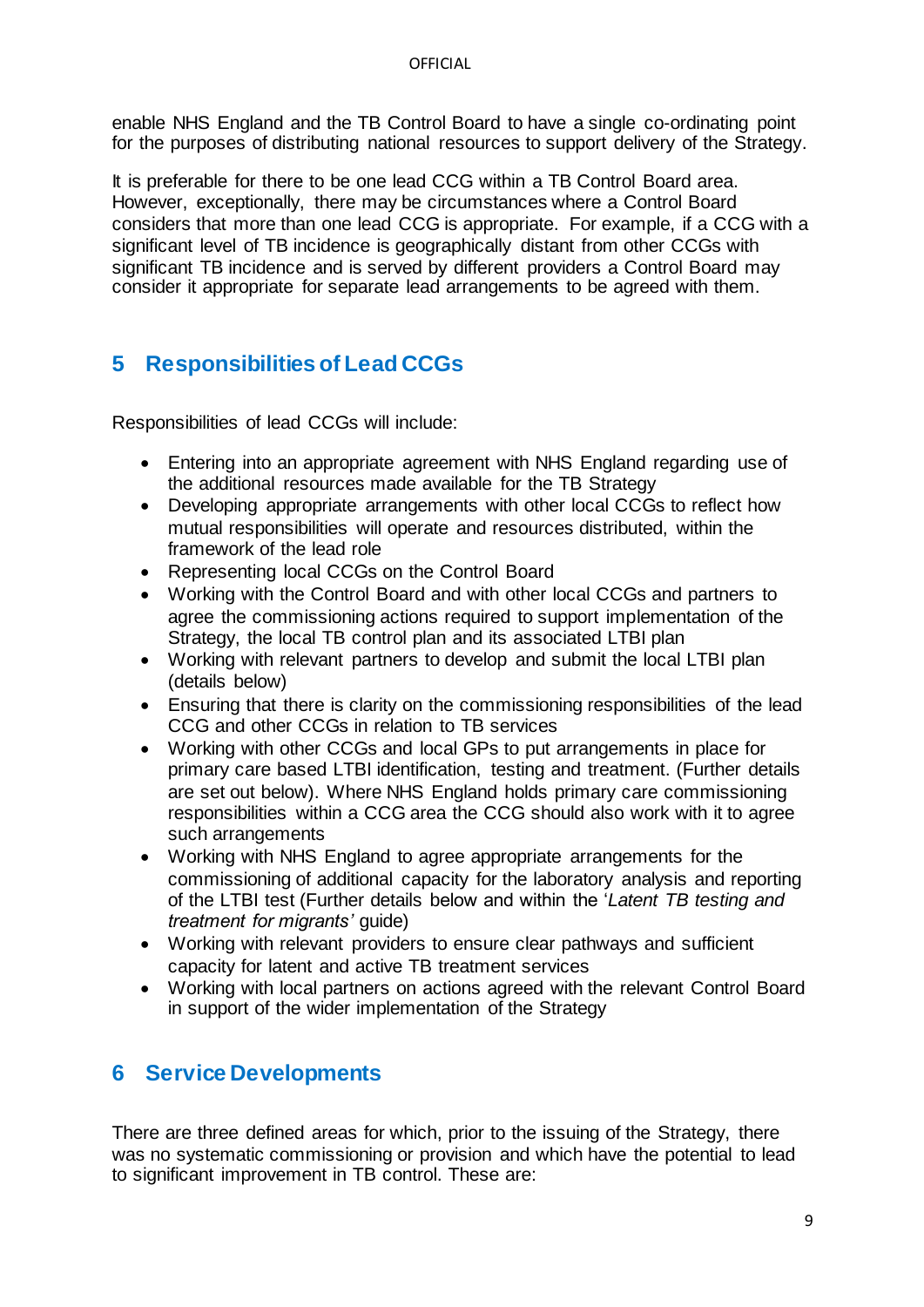- 1. The establishment of nine TB Control Boards, as set out above.
- 2. An outreach service, similar to the 'Find and Treat' service in London, for other areas of high TB incidence in the rest of England.
- 3. Testing for, and treatment of, latent TB in new entrants from countries of high TB incidence. Full details of the testing and treatment service developments are set out in the '*Latent TB Testing and Treatment for Migrants*' guidance. In summary they are:
	- i) Having processes in place for the identification of new entrants to the UK from countries with a TB incidence of ≥150/100,000 population. This involves both initially identifying new patients when they register with a GP practice and then in due course moving on to retrospective identification of relevant patients who have entered the UK in the past five years.
	- ii) Offering testing for LTBI. The optimum setting for this to take place is in primary care and, with regard to new patients, has often been done as part of new patient health checks where these are offered. Other models such as education or community settings have also been used.
	- iii) Where patients' test results show that they are LTBI positive, offering appropriate treatment via referral to an appropriate secondary care TB service.

# <span id="page-9-0"></span>**7 Planning and Funding**

Control Boards, with the organisations that are represented on them, should oversee development of an overall plan, with timescales, for the delivery of the Strategy within their area. The Strategy sets out that many of the actions it advises can be implemented through services and funding already in place, in addition to the new funding for specific developments set out above.

Within the context of the overall local TB Strategy plan, there should be specific plans drawn up for LTBI testing and treatment – the existence of a plan for introducing LTBI testing and treatment is a prerequisite for accessing any central funding. This plan should set out how local organisations will utilise both existing resources and the proposed new TB funding to implement LTBI identification, testing and treatment. The development of a plan for identifying LTBI should be coordinated by the lead CCG, working with other CCGs, together with GPs and local secondary care TB services.

The additional funding that NHS England is making available in 2015/16 is principally to support the costs of the service requirements in section 6 above, including:

 *Identifying and testing new and recently arrived migrants***.** In order to access the additional funding in 2015/16, we would expect CCGs, with Control Boards, to develop appropriate local arrangements with primary and secondary care services (and other local service providers where appropriate) for these additional responsibilities, and for these to be set out in a local LTBI testing and treatment implementation plan. For example, with respect to primary care, a number of local areas have developed local incentive schemes for this purpose, such as offering GPs a small payment (for example, £5) for each patient identified as falling within the risk group and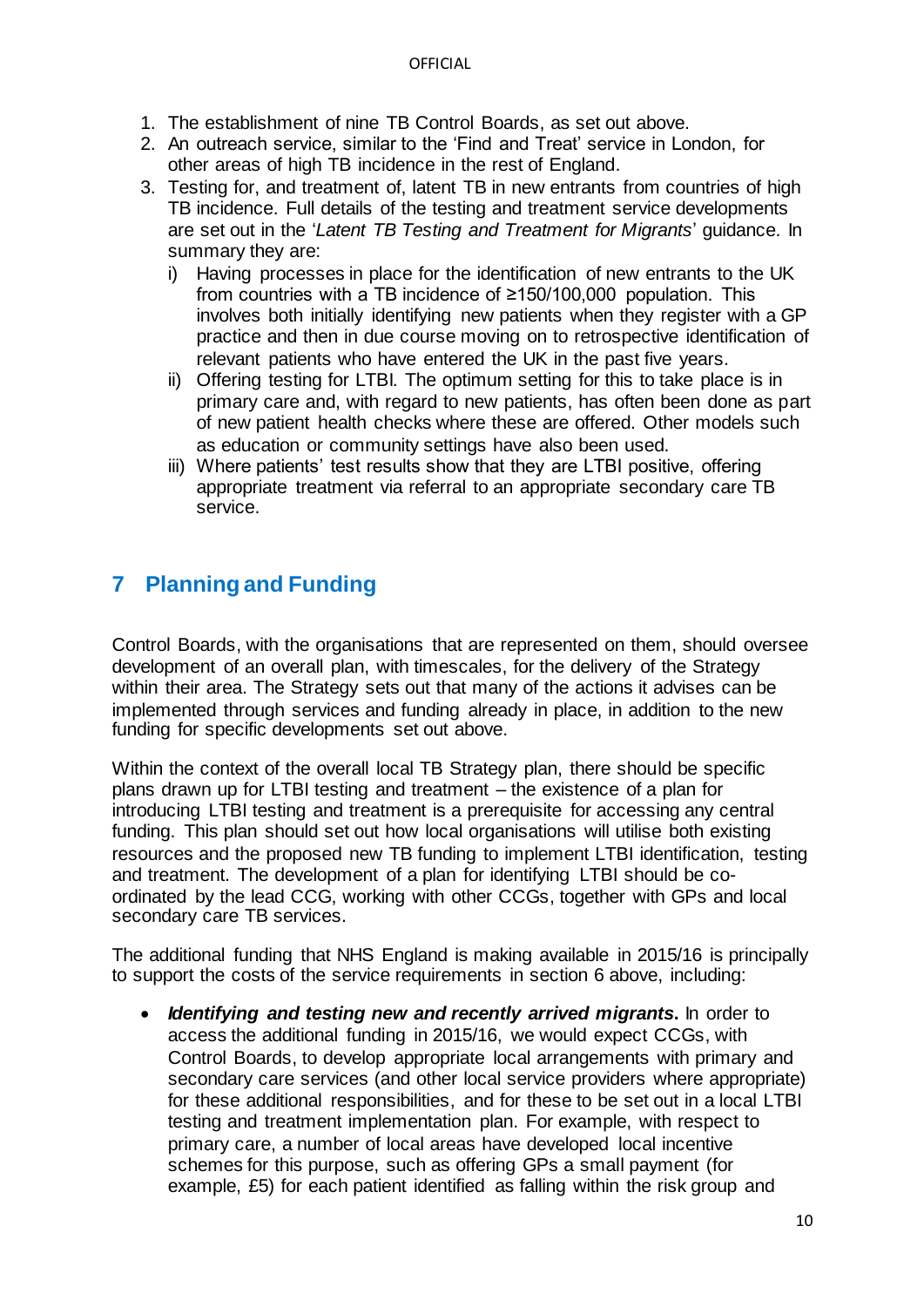who is tested for LTBI, together with a larger payment for those identified as having LTBI or active TB (for example, approximately £20 and £100, respectively in current local schemes). Arrangements are also being developed for the recording and submission of data in relation to patients identified and/or tested and the schemes developed locally should include participation in this data collection as part of the requirements for receipt of the funding. The specific local arrangements will require agreement with local GPs. CCGs should liaise with NHS England, as appropriate to the local primary care co-commissioning position, in developing local primary care arrangements.

- *The LTBI test and analysis* **(further details within the** *'Latent TB testing and treatment for migrants***' guide)**. Consideration is being given to the procurement of additional testing capacity, potentially through a nationally coordinated framework for use by lead CCGs. However these arrangements are not likely to be in place until later in 2015/16. CCGs should therefore ensure sufficient capacity within existing testing arrangements in the interim period.
- *Management and treatment of LTBI*, including further investigations where necessary. Treatment services are likely to form a significant proportion of the service costs supported by the additional funding. CCGs should work with the Control Board and with TB service providers to understand the potential caseloads arising from positive LTBI tests and consider appropriate arrangements.

The funding will be notionally allocated using an approach that takes into account the TB rates and case load within each CCG, although the actual allocations will be made on the basis of Control Board areas (which each include a number of CCGs). These plans (which should be signed off by Control Boards, NHS England and Public Health England) may set out deployment of these additional resources across the relevant local area in the manner they consider most effective to support reduced incidence of LTBI. The allocations will be held by the lead CCG(s) within a Control Board area.

**Annex B** sets out the notional allocations per Control Board for 2015/16 in terms of:

- a) Identifying and testing new and recently arrived migrants and
- b) Management and treatment of LTBI,

The actual amounts made available within these allocations will be dependent upon the nature and quality of local LTBI plans and their implementation timescales and progress. Further details are set out below.

- **Annex B** also sets out details of resources for the LTBI test and analysis. This funding will also be made available to CCGs in addition to the above, with the notional allocations to be confirmed when the above procurement arrangements are in place. CCGs should set out the funding sought for interim arrangements as part of their LTBI plans.
- Lead CCGs should have appropriate arrangements with other local CCGs to ensure that they are supportive of plans and can input into their development, particularly where the plans will result in other CCGs needing to take commissioning actions.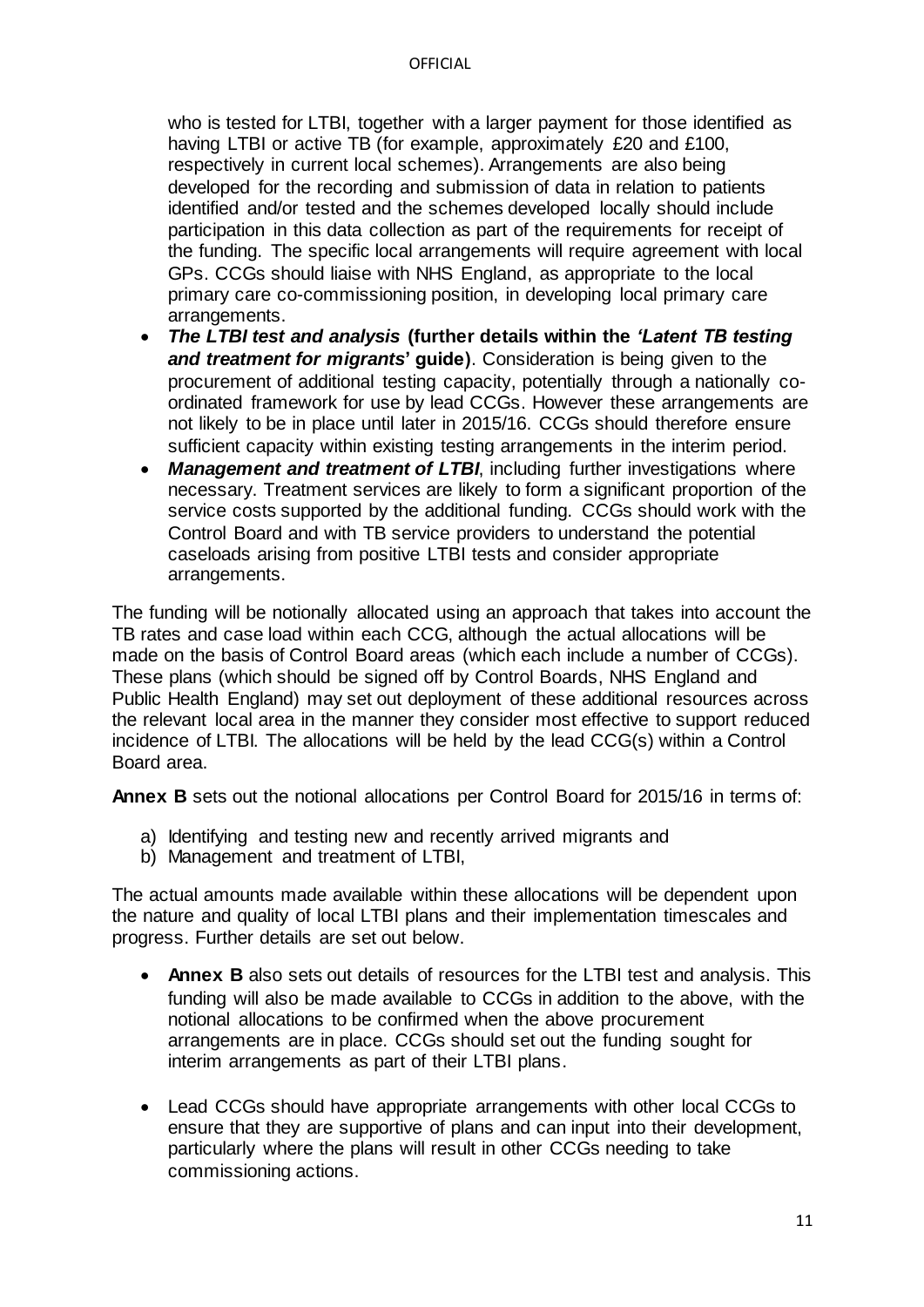• The commissioning of relevant additional or redesigned services should be carried out by the relevant bodies with commissioning responsibility for that service, within the context of the plans agreed by the Control Board. For example, local incentive schemes for the identification and testing of patients should be agreed with local GPs by the relevant CCG as part of their wider responsibilities for local incentives schemes. Similarly, developments within secondary care services should be via the relevant CCGs within the context of their wider commissioning of TB services.

Factors which should be taken into account in the development of plans to tackle LTBI may include:

- The CCGs with high LTBI incidence within the Control Board area
- Whether these are geographically adjacent
- Whether the proposed approaches in adjacent areas (such as with regard to GP incentive schemes) are similar
- The footprint of existing local TB provider services

Plans should set out details of the additional funding required on a month by month basis during 2015/16, linked to implementation, actions and timescales and should include details of:

- How existing and additional funding will be effectively used for LTBI testing and treatment, having regard to the number of individuals planned to be identified and tested
- Confirmation that the plans have the support of all relevant partners set out in the template
- That the plans are deliverable in 2015/16, having regard to the key issues and risks identified
- That there is local clarity of responsibilities between CCGs, Control Boards and NHS England. Plans should include details of the arrangements between CCGs, their Control Board and NHS England with regard to the respective roles of the assurance process and of Control Boards in the implementation of the TB Strategy and how this will be managed on an ongoing basis

The template at **Annex C** has been developed for use by local organisations and TB Control Boards to support the development of plans for LTBI testing and treatment.

The prime responsibility for agreeing the plans rests with the Control Board and its members. In order to finalise an agreement in respect of the additional TB funding the national programme team would expect to see evidence that the local Control Board is content with the proposed local strategy and that there are specific plans in place in respect of latent TB testing and treatment broadly covering the issues set out in the proforma at **Annex C**.

In overseeing the development of local plans we recommend that Control Boards consider whether:

- a) the plan sets out effective arrangements for LTBI testing and treatment, including monitoring
- b) the plan sets out how it fits within the wider plans of the Control Board to address the aims of the Strategy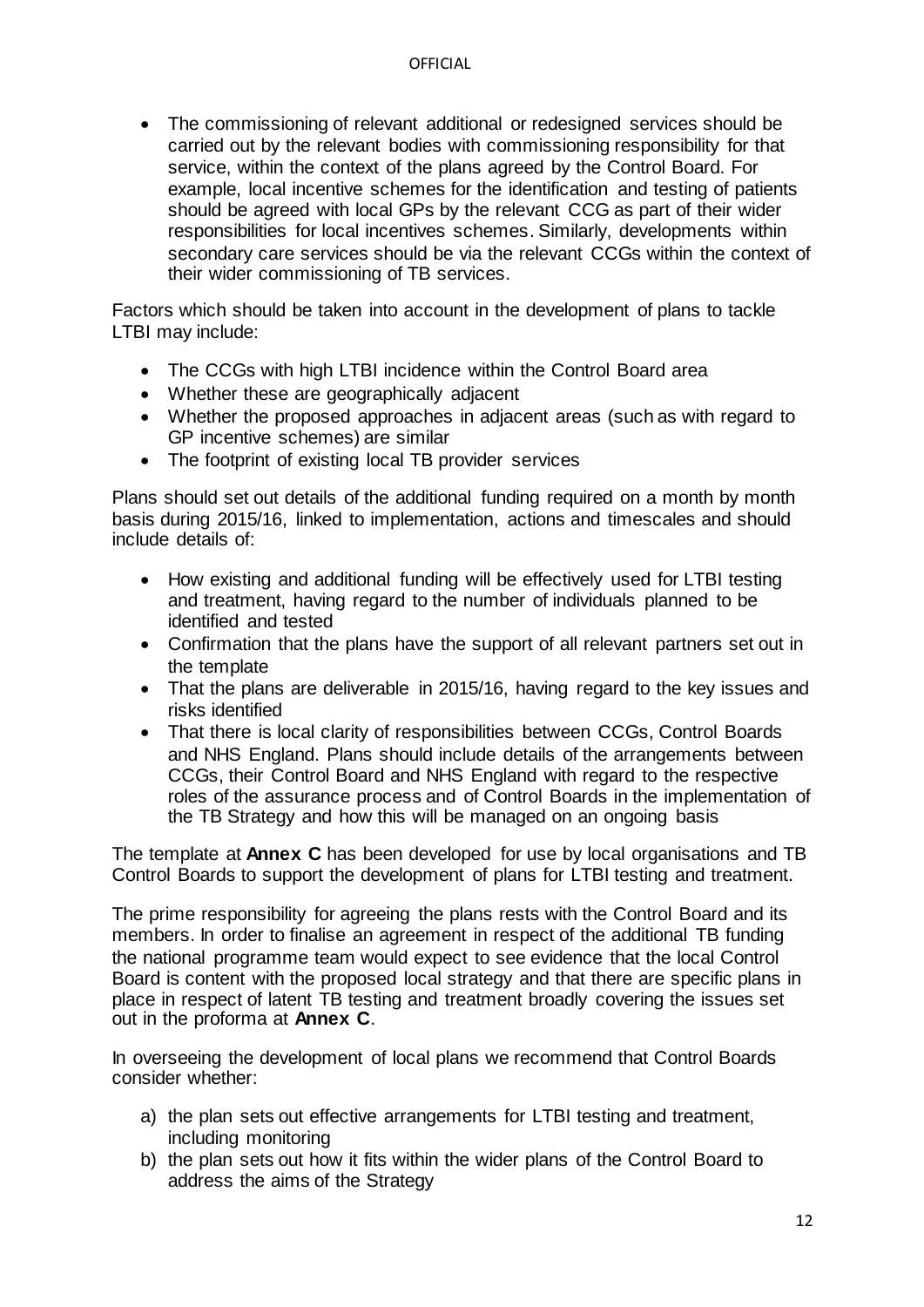- c) all appropriate partners have been engaged in the development of the LTBI plan and are supportive of it
- d) the plan has appropriate senior approval, as set out in the template
- e) the proposed use of existing resources and the additional resources requested are appropriate and represent value for money, having regard to the overall resources that may be required across all local LTBI plans that are to be submitted to the Control Board

When a plan has been finalised it should be submitted to

[england.reducingprematuremortality@nhs.net](mailto:england.reducingprematuremortality@nhs.net) and at [tbstrategy@phe.gov.uk](mailto:tbstrategy@phe.gov.uk) , enclosing a copy of the supported plan, including any amendments that were made during the approval process and evidence of approval by the Control Board. Upon receipt, the national programme team will review the supported plan with regard to whether:

- a) the plan covers all issues set out in the template
- b) the proposed use of the additional resources requested are appropriate and represent value for money, having regard to the overall resources that may be required across all local LTBI plans and implementation of the Strategy.

Provided the above criteria are satisfied, agreement to release the relevant funding will be given. It is planned that the funding will be released on a quarterly basis with the initial quarter's funding released upon confirmation of agreement to the plan by the national programme team. Funding for subsequent quarters will be dependent upon ongoing confirmation by the Control Board to the national programme team that satisfactory progress is being made.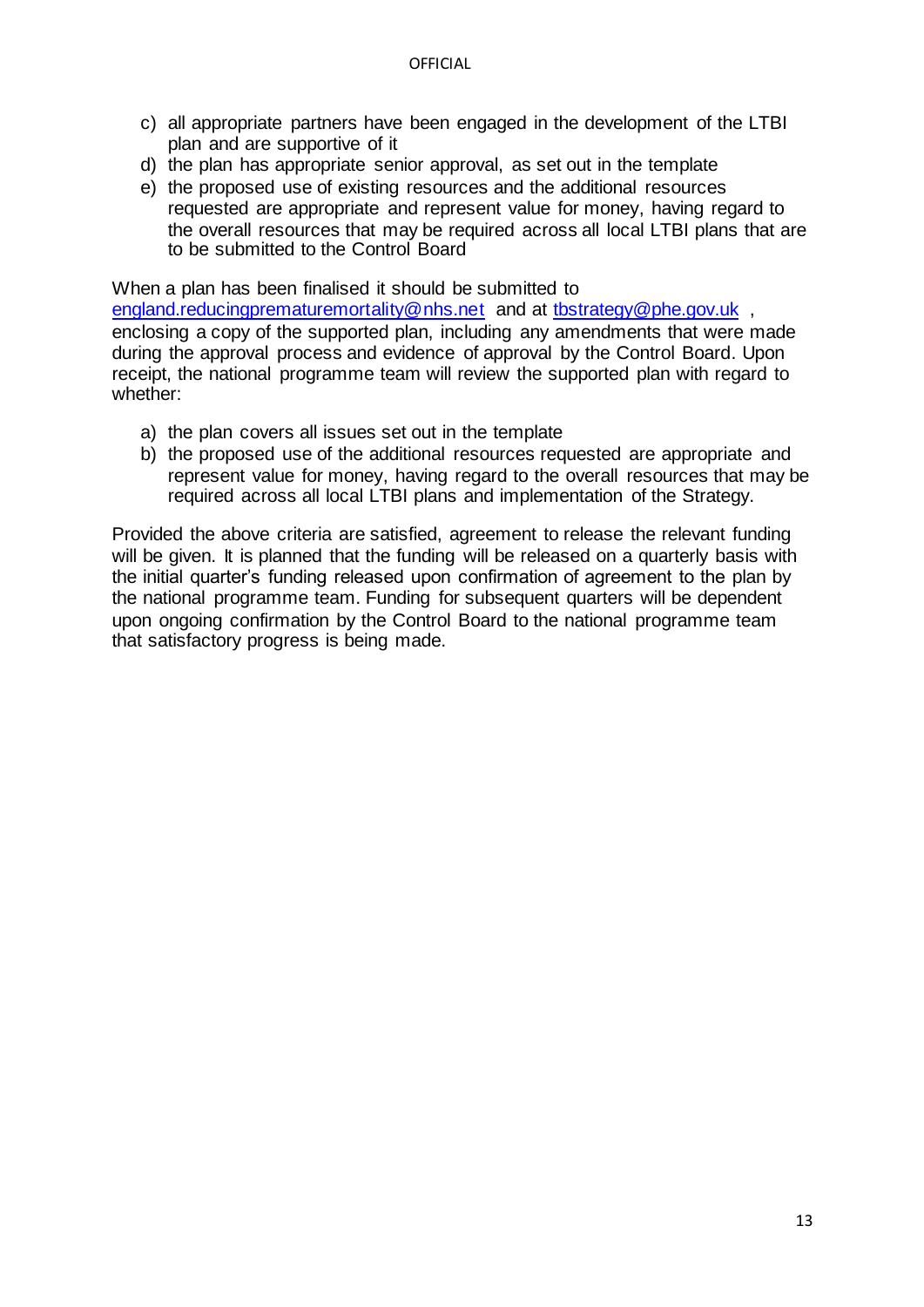# <span id="page-13-0"></span>**Annex A - CCGs by TB rates and numbers**

Allocations to Control Boards have been calculated on the basis of CCGs within their area which have:

- TB rates ≥20/100,000 and TB numbers that represent ≥0.5% of total England TB numbers
- TB rates ≥20/100,000 but TB numbers that represent <0.5% total England numbers
- TB numbers ≥0.5% total England TB numbers but TB rates that represent <20/100,000

Each of these categories is identified separately in the table below. However, all three categories are equal priorities for use of the allocations.

| Kev | <b>CCGs with TB rates</b><br>≥20/100,000 and TB | <b>CCGs with TB rates</b><br>≥20/100,000 but TB | <b>CCGs with TB numbers</b><br>$\geq$ 0.5% total England TB |
|-----|-------------------------------------------------|-------------------------------------------------|-------------------------------------------------------------|
|     | numbers ≥0.5% total                             | numbers <0.5% total                             | numbers but TB rates                                        |
|     | <b>England TB numbers</b>                       | <b>England numbers</b>                          | $\frac{1}{20}$ <20/100,000                                  |

| <b>TB Control</b><br>Board/PHE<br>Centre | <b>CCG</b>                             | TB<br>numbers,<br>average<br>$2011 -$<br>2013 | TB rates,<br>average<br>$2011 -$<br>2013 | % total TB<br>numbers<br><b>England</b> |
|------------------------------------------|----------------------------------------|-----------------------------------------------|------------------------------------------|-----------------------------------------|
|                                          | Corby                                  | 5.0                                           | 7.9                                      | 0.06                                    |
|                                          | <b>East Leicestershire and Rutland</b> | 19.0                                          | 5.9                                      | 0.24                                    |
|                                          | Erewash                                | 4.3                                           | 4.2                                      | 0.06                                    |
|                                          | <b>Hardwick</b>                        | 3.0                                           | 2.8                                      | 0.04                                    |
|                                          | Leicester City                         | 175.0                                         | 53.1                                     | 2.22                                    |
|                                          | Lincolnshire East                      | 8.0                                           | 3.5                                      | 0.10                                    |
|                                          | Lincolnshire West                      | 8.0                                           | 3.5                                      | 0.10                                    |
|                                          | Mansfield and Ashfield                 | 6.3                                           | 3.1                                      | 0.08                                    |
|                                          | Nene                                   | 57.7                                          | 9.3                                      | 0.73                                    |
| <b>East Midlands</b>                     | Newark and Sherwood                    | 1.7                                           | 1.7                                      | 0.02                                    |
|                                          | North Derbyshire                       | 11.0                                          | 4.0                                      | 0.14                                    |
|                                          | Nottingham City                        | 62.0                                          | 20.1                                     | 0.79                                    |
|                                          | Nottingham North and East              | 9.3                                           | 6.1                                      | 0.12                                    |
|                                          | Nottingham West                        | 6.7                                           | 6.3                                      | 0.08                                    |
|                                          | Rushcliffe                             | 4.7                                           | 4.5                                      | 0.06                                    |
|                                          | South Lincolnshire                     | 5.7                                           | 4.2                                      | 0.07                                    |
|                                          | South West Lincolnshire                | 5.0                                           | 4.1                                      | 0.06                                    |
|                                          | Southern Derbyshire                    | 50.7                                          | 9.9                                      | 0.64                                    |
|                                          | West Leicestershire                    | 18.0                                          | 4.8                                      | 0.23                                    |
| <b>East Midlands total</b>               |                                        | 461.0                                         |                                          | 5.85                                    |
| East of                                  | Aylesbury Vale                         | 14.3                                          | 7.1                                      | 0.18                                    |
| England                                  | <b>Basildon and Brentwood</b>          | 14.0                                          | 5.6                                      | 0.18                                    |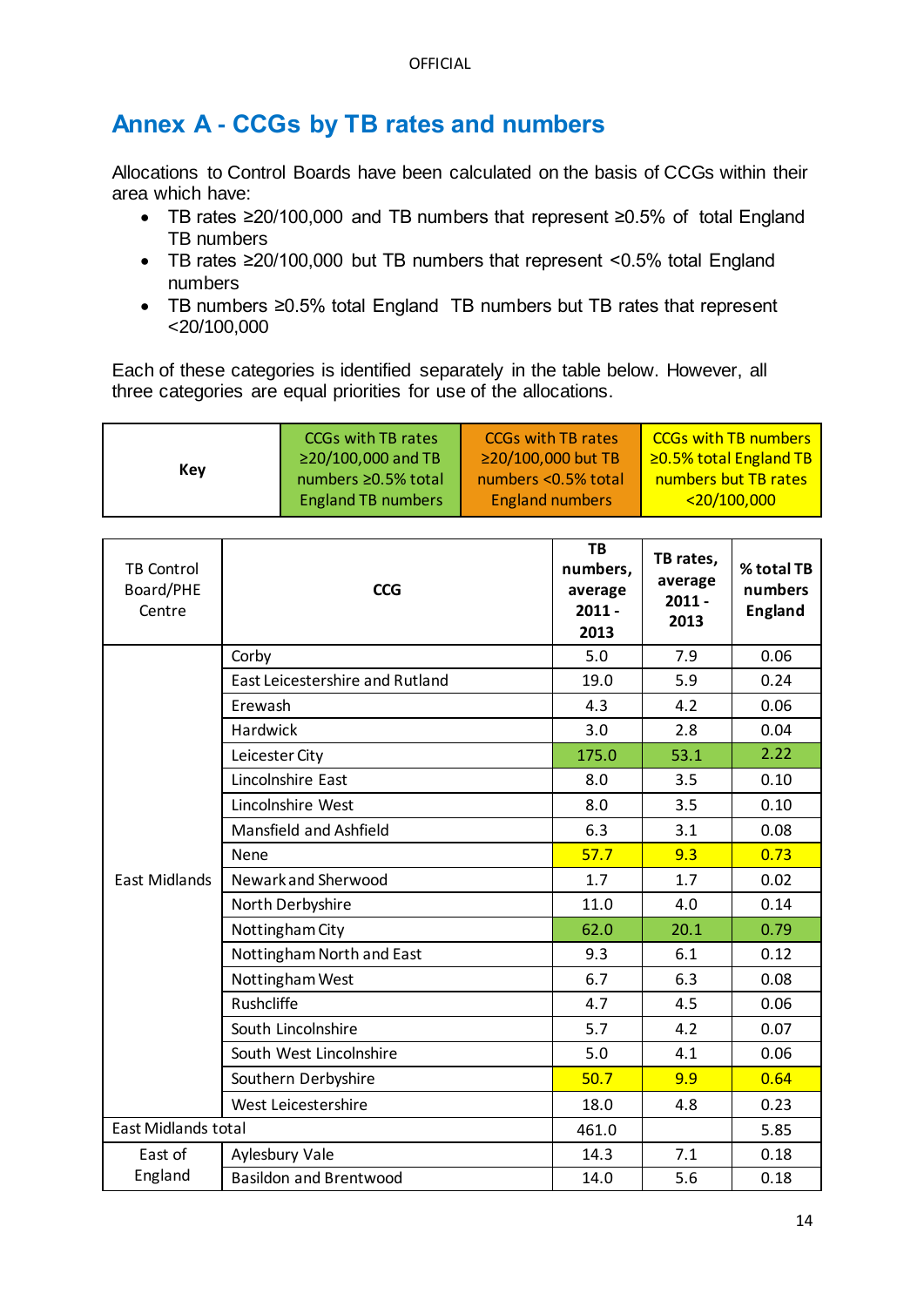| <b>TB Control</b><br>Board/PHE<br>Centre | <b>CCG</b>                          | TB<br>numbers,<br>average<br>$2011 -$<br>2013 | TB rates,<br>average<br>$2011 -$<br>2013 | % total TB<br>numbers<br><b>England</b> |
|------------------------------------------|-------------------------------------|-----------------------------------------------|------------------------------------------|-----------------------------------------|
|                                          | Bedfordshire                        | 34.0                                          | 8.1                                      | 0.43                                    |
|                                          | Cambridgeshire and Peterborough     | 98.0                                          | 11.6                                     | 1.24                                    |
|                                          | Castle Point, Rayleigh and Rochford | 4.3                                           | 2.3                                      | 0.06                                    |
|                                          | East and North Hertfordshire        | 38.0                                          | 7.0                                      | 0.48                                    |
|                                          | <b>Great Yarmouth and Waveney</b>   | 14.0                                          | 6.6                                      | 0.18                                    |
|                                          | Herts Valleys                       | 48.3                                          | 8.6                                      | 0.61                                    |
|                                          | Ipswich and East Suffolk            | 14.7                                          | 3.8                                      | 0.19                                    |
|                                          | Luton                               | 86.0                                          | 41.8                                     | 1.09                                    |
|                                          | Mid Essex                           | 11.3                                          | 2.9                                      | 0.14                                    |
|                                          | <b>Milton Keynes</b>                | 37.3                                          | 14.3                                     | 0.47                                    |
|                                          | North East Essex                    | 13.0                                          | 4.1                                      | 0.17                                    |
|                                          | North Norfolk                       | 4.7                                           | 3.0                                      | 0.06                                    |
|                                          | Norwich                             | 14.0                                          | 7.2                                      | 0.18                                    |
|                                          | South Norfolk                       | 5.0                                           | 2.1                                      | 0.06                                    |
|                                          | Southend                            | 16.7                                          | 9.7                                      | 0.21                                    |
|                                          | Thurrock                            | 11.3                                          | 6.9                                      | 0.14                                    |
|                                          | <b>West Essex</b>                   | 30.3                                          | 10.3                                     | 0.39                                    |
|                                          | <b>West Norfolk</b>                 | 4.3                                           | 2.3                                      | 0.06                                    |
|                                          | <b>West Suffolk</b>                 | 9.0                                           | 4.1                                      | 0.11                                    |
| East of England total                    |                                     | 522.7                                         |                                          | 6.64                                    |
|                                          | Barking and Dagenham                | 67.0                                          | 35.1                                     | 0.85                                    |
|                                          | <b>Barnet</b>                       | 94.3                                          | 25.9                                     | 1.20                                    |
|                                          | Bexley                              | 31.0                                          | 13.2                                     | 0.39                                    |
|                                          | <b>Brent</b>                        | 298.7                                         | 95.0                                     | 3.79                                    |
|                                          | <b>Bromley</b>                      | 33.7                                          | 10.8                                     | 0.43                                    |
|                                          | Camden                              | 59.0                                          | 26.2                                     | 0.75                                    |
|                                          | Central London (Westminster)        | 38.0                                          | 23.7                                     | 0.48                                    |
|                                          | City and Hackney                    | 89.3                                          | 34.3                                     | 1.13                                    |
|                                          | Croydon                             | 120.3                                         | 32.5                                     | 1.53                                    |
| London                                   | Ealing                              | 233.7                                         | 68.7                                     | 2.97                                    |
|                                          | Enfield                             | 74.3                                          | 23.3                                     | 0.94                                    |
|                                          | Greenwich                           | 115.7                                         | 44.6                                     | 1.47                                    |
|                                          | Hammersmith and Fulham              | 54.0                                          | 29.9                                     | 0.69                                    |
|                                          | Haringey                            | 106.7                                         | 41.3                                     | 1.35                                    |
|                                          | Harrow                              | 161.0                                         | 66.5                                     | 2.04                                    |
|                                          | Havering                            | 24.7                                          | 10.4                                     | 0.31                                    |
|                                          | Hillingdon                          | 123.3                                         | 43.7                                     | 1.57                                    |
|                                          | Hounslow                            | 178.7                                         | 69.2                                     | 2.27                                    |
|                                          | Islington                           | 71.7                                          | 34.1                                     | 0.91                                    |
|                                          | Kingston                            | 27.7                                          | 17.1                                     | 0.35                                    |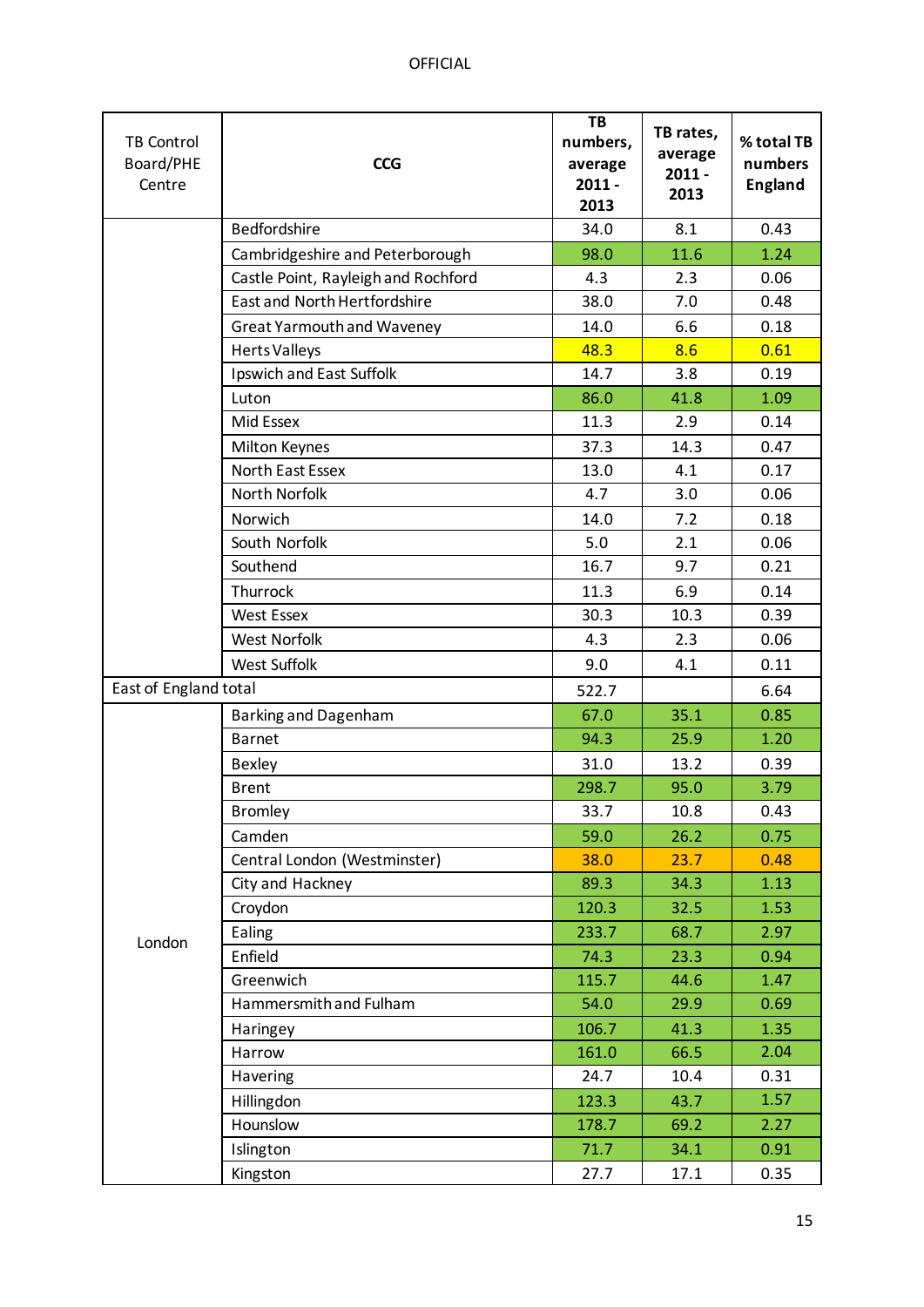| <b>TB Control</b><br>Board/PHE<br>Centre | <b>CCG</b>                             | TB<br>numbers,<br>average<br>$2011 -$<br>2013 | TB rates,<br>average<br>$2011 -$<br>2013 | % total TB<br>numbers<br><b>England</b> |
|------------------------------------------|----------------------------------------|-----------------------------------------------|------------------------------------------|-----------------------------------------|
|                                          | Lambeth                                | 91.0                                          | 29.4                                     | 1.16                                    |
|                                          | Lewisham                               | 86.7                                          | 30.9                                     | 1.10                                    |
|                                          | Merton                                 | 65.3                                          | 32.2                                     | 0.83                                    |
|                                          | Newham                                 | 357.3                                         | 113.6                                    | 4.54                                    |
|                                          | Redbridge                              | 155.3                                         | 54.4                                     | 1.97                                    |
|                                          | Richmond                               | 13.7                                          | 7.4                                      | 0.17                                    |
|                                          | Southwark                              | 109.3                                         | 37.1                                     | 1.39                                    |
|                                          | Sutton                                 | 28.7                                          | 15.0                                     | 0.36                                    |
|                                          | <b>Tower Hamlets</b>                   | 119.7                                         | 45.5                                     | 1.52                                    |
|                                          | <b>Waltham Forest</b>                  | 121.7                                         | 46.4                                     | 1.54                                    |
|                                          | Wandsworth                             | 80.7                                          | 26.2                                     | 1.02                                    |
|                                          | West London (K&C&Qpp)                  | 60.3                                          | 27.3                                     | 0.77                                    |
| London total                             |                                        | 3292.3                                        |                                          | 41.80                                   |
|                                          | Darlington                             | 4.7                                           | 4.7                                      | 0.06                                    |
|                                          | Durham Dales, Easington and Sedgefield | 5.3                                           | 1.8                                      | 0.07                                    |
|                                          | Gateshead                              | 6.7                                           | 3.5                                      | 0.08                                    |
|                                          | Hambleton, Richmondshire and Whitby    | 3.7                                           | 2.6                                      | 0.05                                    |
|                                          | Hartlepool and Stockton-On-Tees        | 16.3                                          | 5.6                                      | 0.21                                    |
|                                          | Newcastle North and East               | 13.0                                          | 9.2                                      | 0.17                                    |
| North East                               | Newcastle West                         | 27.7                                          | 19.8                                     | 0.35                                    |
|                                          | North Durham                           | 4.3                                           | 1.7                                      | 0.06                                    |
|                                          | North Tyneside                         | 6.7                                           | 3.5                                      | 0.08                                    |
|                                          | Northumberland                         | 6.3                                           | 1.9                                      | 0.08                                    |
|                                          | South Tees                             | 22.7                                          | 8.4                                      | 0.29                                    |
|                                          | South Tyneside                         | 4.0                                           | 2.7                                      | 0.05                                    |
|                                          | Sunderland                             | 20.7                                          | 7.6                                      | 0.26                                    |
| North East total                         |                                        | 142.0                                         |                                          | 1.80                                    |
|                                          | <b>Blackburn with Darwen</b>           | 52.3                                          | 35.2                                     | 0.66                                    |
|                                          | Blackpool                              | 20.7                                          | 14.8                                     | 0.26                                    |
|                                          | <b>Bolton</b>                          | 54.7                                          | 19.7                                     | 0.69                                    |
|                                          | Bury                                   | 20.0                                          | 10.7                                     | 0.25                                    |
|                                          | <b>Central Manchester</b>              | 106.3                                         | 58.4                                     | 1.35                                    |
|                                          | Chorley and South Ribble               | 8.3                                           | 4.8                                      | 0.11                                    |
| North West                               | Cumbria                                | 18.3                                          | 3.6                                      | 0.23                                    |

East Lancashire **12.4** 12.4 12.58 Eastern Cheshire 198.3 4.1 0.11 Fylde and Wyre 2008 2009 Greater Preston 38.7 19.3 0.49 Halton 0.7 0.8 0.01 Heywood, Middleton and Rochdale | 33.7 | 16.0 0.43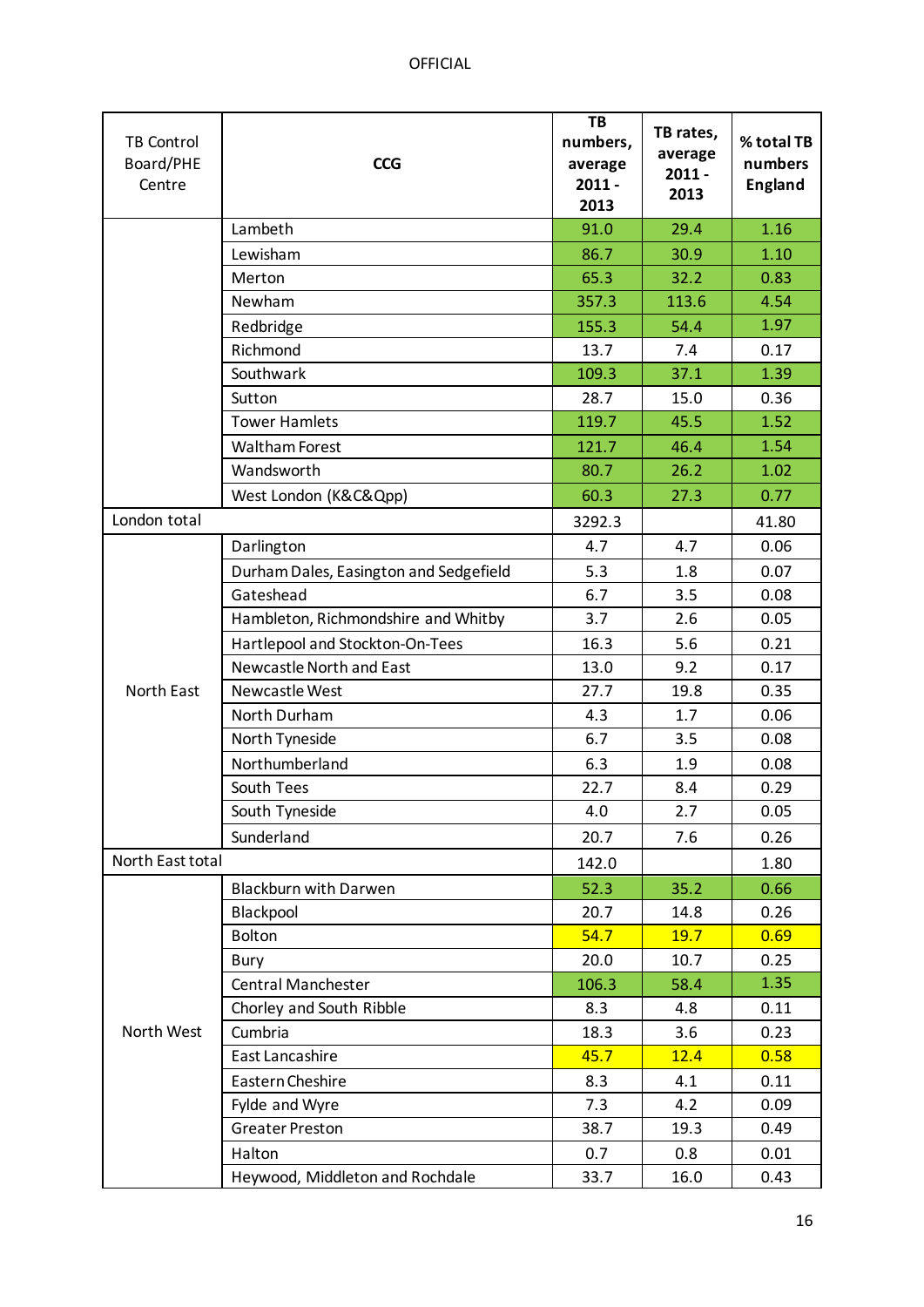| <b>TB Control</b><br>Board/PHE<br>Centre | <b>CCG</b>                       | TB<br>numbers,<br>average<br>$2011 -$<br>2013 | TB rates,<br>average<br>$2011 -$<br>2013 | % total TB<br>numbers<br><b>England</b> |
|------------------------------------------|----------------------------------|-----------------------------------------------|------------------------------------------|-----------------------------------------|
|                                          | Knowsley                         | 4.0                                           | 2.7                                      | 0.05                                    |
|                                          | Lancashire North                 | 8.0                                           | 5.1                                      | 0.10                                    |
|                                          | Liverpool                        | 44.0                                          | 9.4                                      | 0.56                                    |
|                                          | North Manchester                 | 54.7                                          | 32.9                                     | 0.69                                    |
|                                          | Oldham                           | 46.7                                          | 20.8                                     | 0.59                                    |
|                                          | Salford                          | 26.3                                          | 11.0                                     | 0.33                                    |
|                                          | South Cheshire                   | 5.7                                           | 3.4                                      | 0.07                                    |
|                                          | South Manchester                 | 26.3                                          | 16.2                                     | 0.33                                    |
|                                          | South Sefton                     | 4.3                                           | 2.3                                      | 0.06                                    |
|                                          | Southport and Formby             | 5.7                                           | 5.3                                      | 0.07                                    |
|                                          | St Helens                        | 4.3                                           | 2.3                                      | 0.06                                    |
|                                          | Stockport                        | 20.0                                          | 7.0                                      | 0.25                                    |
|                                          | <b>Tameside and Glossop</b>      | 32.3                                          | 12.6                                     | 0.41                                    |
|                                          | <b>Trafford</b>                  | 32.3                                          | 14.0                                     | 0.41                                    |
|                                          | Warrington                       | 10.0                                          | 4.9                                      | 0.13                                    |
|                                          | <b>West Cheshire</b>             | 7.3                                           | 3.1                                      | 0.09                                    |
|                                          | West Lancashire                  | 1.3                                           | 0.9                                      | 0.02                                    |
|                                          | Wigan Borough                    | 10.3                                          | 3.1                                      | 0.13                                    |
|                                          | Wirral                           | 10.7                                          | 3.1                                      | 0.14                                    |
| North West total                         |                                  | 769.5                                         |                                          | 9.77                                    |
|                                          | Ashford                          | 10.3                                          | 8.3                                      | 0.13                                    |
|                                          | <b>Bracknell and Ascot</b>       | 9.3                                           | 6.8                                      | 0.12                                    |
|                                          | <b>Brighton and Hove</b>         | 23.3                                          | 8.3                                      | 0.30                                    |
|                                          | Canterbury and Coastal           | 13.0                                          | 6.5                                      | 0.17                                    |
|                                          | Chiltern                         | 35.7                                          | 11.3                                     | 0.45                                    |
|                                          | <b>Coastal West Sussex</b>       | 22.3                                          | 4.6                                      | 0.28                                    |
|                                          | Crawley                          | 25.0                                          | 23.1                                     | 0.32                                    |
|                                          | Dartford, Gravesham and Swanley  | 38.0                                          | 15.3                                     | 0.48                                    |
|                                          | <b>East Surrey</b>               | 12.0                                          | 6.8                                      | 0.15                                    |
| South East                               | Eastbourne, Hailsham and Seaford | 8.7                                           | 4.9                                      | 0.11                                    |
|                                          | <b>Fareham and Gosport</b>       | 9.0                                           | 4.6                                      | 0.11                                    |
|                                          | <b>Guildford and Waverley</b>    | 11.7                                          | 5.8                                      | 0.15                                    |
|                                          | Hastings and Rother              | 10.3                                          | 5.5                                      | 0.13                                    |
|                                          | <b>High Weald Lewes Havens</b>   | 7.7                                           | 4.8                                      | 0.10                                    |
|                                          | Horsham and Mid Sussex           | 14.0                                          | 6.3                                      | 0.18                                    |
|                                          | Isle of Wight                    | 4.7                                           | 3.6                                      | 0.06                                    |
|                                          | Medway                           | 21.3                                          | 7.8                                      | 0.27                                    |
|                                          | Newbury and District             | 7.0                                           | 6.7                                      | 0.09                                    |
|                                          | North and West Reading           | 7.7                                           | 8.0                                      | 0.10                                    |
|                                          | North East Hampshire and Famham  | 30.7                                          | 15.0                                     | 0.39                                    |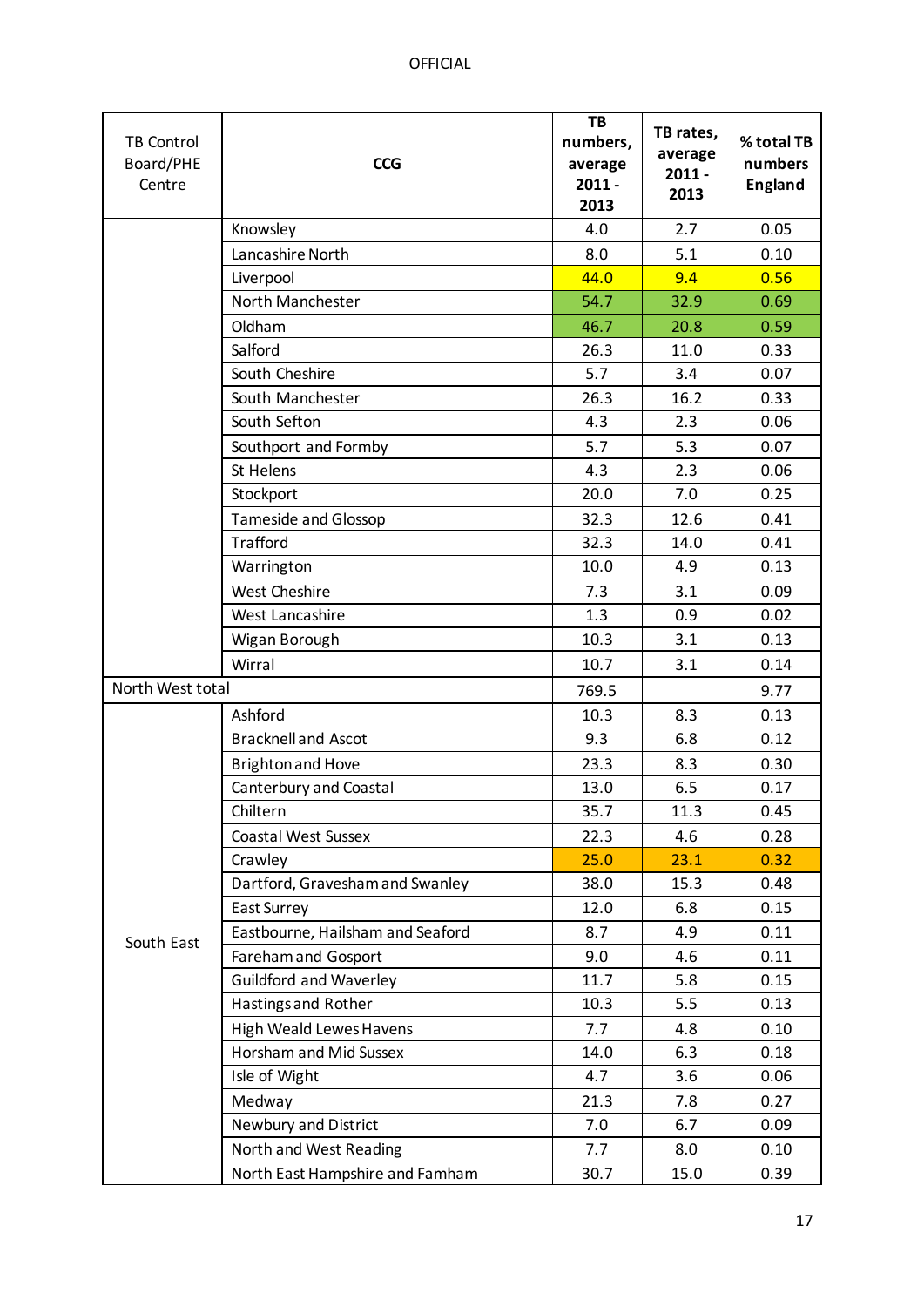| <b>TB Control</b><br>Board/PHE<br>Centre | <b>CCG</b>                          | TB<br>numbers,<br>average<br>$2011 -$<br>2013 | TB rates,<br>average<br>$2011 -$<br>2013 | % total TB<br>numbers<br><b>England</b> |
|------------------------------------------|-------------------------------------|-----------------------------------------------|------------------------------------------|-----------------------------------------|
|                                          | North Hampshire                     | 12.0                                          | 5.6                                      | 0.15                                    |
|                                          | North West Surrey                   | 36.3                                          | 10.6                                     | 0.46                                    |
|                                          | Oxfordshire                         | 68.0                                          | 10.5                                     | 0.86                                    |
|                                          | Portsmouth                          | 19.7                                          | 9.7                                      | 0.25                                    |
|                                          | Slough                              | 82.7                                          | 56.5                                     | 1.05                                    |
|                                          | South Eastern Hampshire             | 3.7                                           | 1.9                                      | 0.05                                    |
|                                          | South Kent Coast                    | 15.7                                          | 7.9                                      | 0.20                                    |
|                                          | South Reading                       | 46.7                                          | 43.8                                     | 0.59                                    |
|                                          | Southampton                         | 42.7                                          | 18.0                                     | 0.54                                    |
|                                          | <b>Surrey Downs</b>                 | 17.7                                          | 6.4                                      | 0.22                                    |
|                                          | Surrey Heath                        | 5.3                                           | 5.3                                      | 0.07                                    |
|                                          | Swale                               | 2.0                                           | 1.8                                      | 0.03                                    |
|                                          | Thanet                              | 10.0                                          | 7.4                                      | 0.13                                    |
|                                          | West Hampshire                      | 13.3                                          | 2.4                                      | 0.17                                    |
|                                          | <b>West Kent</b>                    | 20.7                                          | 4.5                                      | 0.26                                    |
|                                          | Windsor, Ascot and Maidenhead       | 10.3                                          | 7.2                                      | 0.13                                    |
|                                          | Wokingham                           | 12.0                                          | 7.7                                      | 0.15                                    |
| South East total                         |                                     | 740.3                                         |                                          | 9.40                                    |
|                                          | <b>Bath and North East Somerset</b> | 8.0                                           | 4.5                                      | 0.10                                    |
|                                          | <b>Bristol</b>                      | 89.3                                          | 20.6                                     | 1.13                                    |
|                                          | Dorset                              | 29.7                                          | 4.0                                      | 0.38                                    |
|                                          | Gloucestershire                     | 35.3                                          | 6.0                                      | 0.45                                    |
|                                          | Kernow                              | 17.7                                          | 3.3                                      | 0.22                                    |
| South West                               | North, East and West Devon          | 35.7                                          | 4.1                                      | 0.45                                    |
|                                          | North Somerset                      | $\overline{7}$                                | 3.4                                      | 0.09                                    |
|                                          | Somerset                            | 16.3                                          | 3.0                                      | 0.21                                    |
|                                          | South Devon and Torbay              | 16.3                                          | 5.9                                      | 0.21                                    |
|                                          | South Gloucestershire               | 16.0                                          | $6.0\,$                                  | 0.20                                    |
|                                          | Swindon                             | 23.7                                          | 11.1                                     | 0.30                                    |
|                                          | Wiltshire                           | 14.0                                          | 2.9                                      | 0.18                                    |
| South West total                         |                                     | 309.0                                         |                                          | 3.92                                    |
|                                          | <b>Birmingham Crosscity</b>         | 208.0                                         | 28.9                                     | 2.64                                    |
|                                          | Birmingham South and Central        | 78.0                                          | 39.1                                     | 0.99                                    |
|                                          | Cannock Chase                       | 2.3                                           | 1.5                                      | 0.03                                    |
|                                          | Coventry and Rugby                  | 128.0                                         | 30.2                                     | 1.62                                    |
| West<br>Midlands                         | Dudley                              | 35.0                                          | 11.2                                     | 0.44                                    |
|                                          | East Staffordshire                  | 13.0                                          | 10.5                                     | 0.17                                    |
|                                          | Herefordshire                       | 6.0                                           | 3.2                                      | 0.08                                    |
|                                          | North Staffordshire                 | 8.0                                           | 3.7                                      | 0.10                                    |
|                                          | <b>Redditch and Bromsgrove</b>      | 16.0                                          | 9.0                                      | 0.20                                    |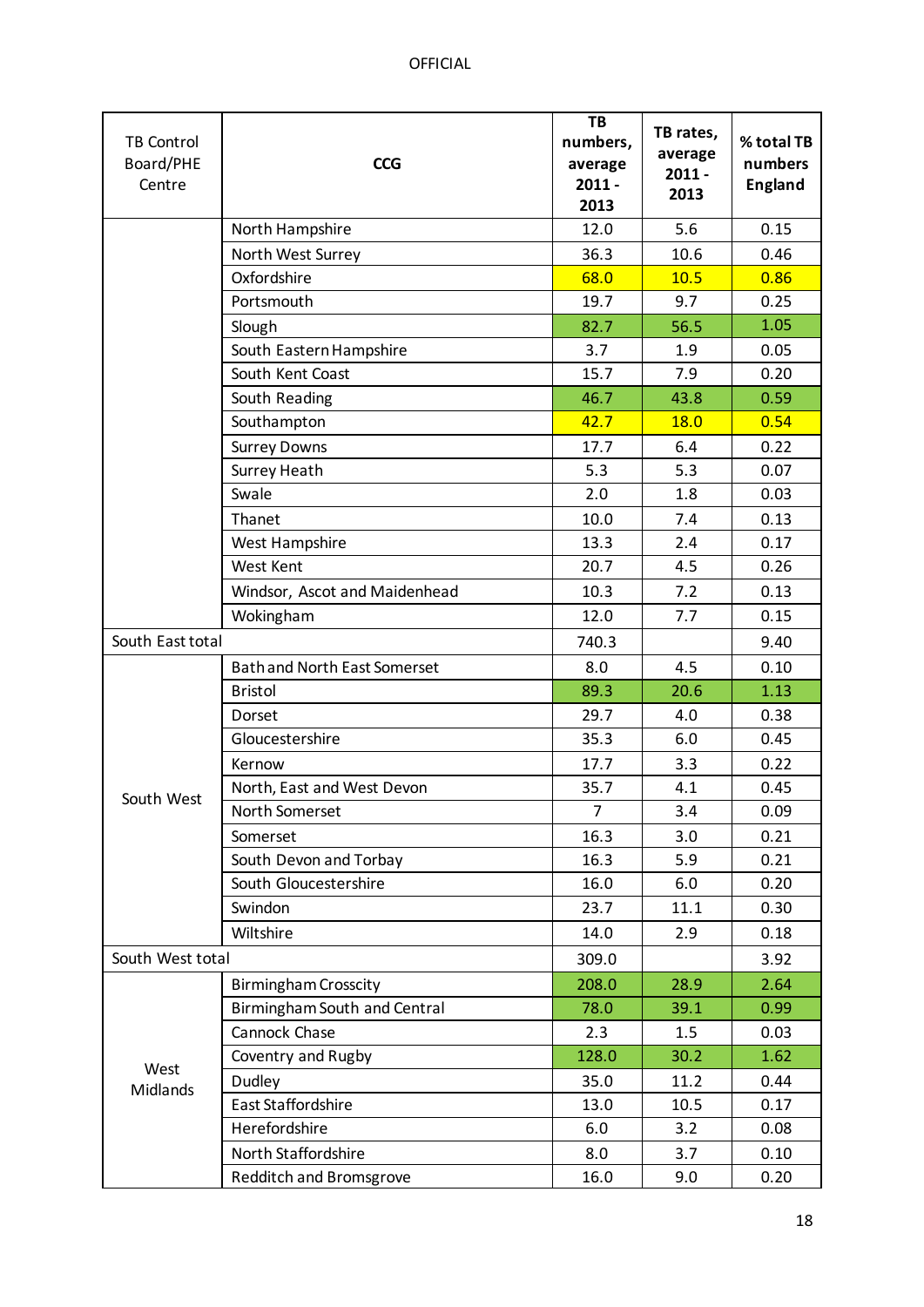| <b>TB Control</b><br>Board/PHE<br>Centre | <b>CCG</b>                           | TB<br>numbers,<br>average<br>$2011 -$<br>2013 | TB rates,<br>average<br>$2011 -$<br>2013 | % total TB<br>numbers<br><b>England</b> |
|------------------------------------------|--------------------------------------|-----------------------------------------------|------------------------------------------|-----------------------------------------|
|                                          | Sandwell and West Birmingham         | 241.0                                         | 50.7                                     | 3.06                                    |
|                                          | Shropshire                           | 11.7                                          | 3.9                                      | 0.15                                    |
|                                          | Solihull                             | 19.7                                          | 9.6                                      | 0.25                                    |
|                                          | South East Staffordshire and Seisdon |                                               |                                          |                                         |
|                                          | Peninsula                            | 3.0                                           | 1.3                                      | 0.04                                    |
|                                          | South Warwickshire                   | 16.7                                          | 6.6                                      | 0.21                                    |
|                                          | South Worcestershire                 | 14.0                                          | 4.8                                      | 0.18                                    |
|                                          | <b>Stafford and Surrounds</b>        | 9.0                                           | 6.0                                      | 0.11                                    |
|                                          | Stoke on Trent                       | 41.0                                          | 15.9                                     | 0.52                                    |
|                                          | <b>Telford and Wrekin</b>            | 11.0                                          | 6.6                                      | 0.14                                    |
|                                          | Vale Royal                           | 2.0                                           | 2.0                                      | 0.03                                    |
|                                          | Walsall                              | 56.7                                          | 21.0                                     | 0.72                                    |
|                                          | <b>Warwickshire North</b>            | 19.7                                          | 10.6                                     | 0.25                                    |
|                                          | Wolverhampton                        | 82.7                                          | 33.1                                     | 1.05                                    |
|                                          | <b>Wyre Forest</b>                   | 1.3                                           | 1.0                                      | 0.02                                    |
| <b>West Midlands Total</b>               |                                      | 1023.7                                        |                                          | 13.00                                   |
|                                          | Airedale, Wharfdale and Craven       | 15.7                                          | 10.1                                     | 0.20                                    |
|                                          | Barnsley                             | 6.7                                           | 3.0                                      | 0.08                                    |
|                                          | Bassetlaw                            | 3.3                                           | 2.6                                      | 0.04                                    |
|                                          | <b>Bradford City</b>                 | 67.7                                          | 82.7                                     | 0.86                                    |
|                                          | <b>Bradford Districts</b>            | 85.0                                          | 25.5                                     | 1.08                                    |
|                                          | Calderdale                           | 20.7                                          | 10.2                                     | 0.26                                    |
|                                          | Doncaster                            | 21.0                                          | 6.9                                      | 0.27                                    |
|                                          | East Riding of Yorkshire             | 8.0                                           | 2.5                                      | 0.10                                    |
|                                          | Greater Huddersfield                 | 42.0                                          | 17.6                                     | 0.53                                    |
|                                          | Harrogate and Rural District         | 4.7                                           | 3.2                                      | 0.06                                    |
| Yorkshire and                            | Hull                                 | 21.7                                          | 8.6                                      | 0.28                                    |
| Humber                                   | Leeds North                          | 21.7                                          | 11.0                                     | 0.28                                    |
|                                          | Leeds South and East                 | 54.3                                          | 22.7                                     | 0.69                                    |
|                                          | Leeds West                           | 28.3                                          | 8.8                                      | 0.36                                    |
|                                          | North East Lincolnshire              | 3.3                                           | 1.9                                      | 0.04                                    |
|                                          | North Kirklees                       | 53.7                                          | 28.9                                     | 0.68                                    |
|                                          | North Lincolnshire                   | 15.7                                          | 9.5                                      | 0.20                                    |
|                                          | Rotherham                            | 20.7                                          | 8.1                                      | 0.26                                    |
|                                          | Scarborough and Ryedale              | 3.7                                           | 3.6                                      | 0.05                                    |
|                                          | Sheffield                            | 93.0                                          | 16.7                                     | 1.18                                    |
|                                          | Vale of York                         | 8.0                                           | 2.3                                      | 0.10                                    |
|                                          | Wakefield                            | 18.0                                          | 5.5                                      | 0.23                                    |
| Yorkshire and Humber total               |                                      | 616.7                                         |                                          | 7.83                                    |
| England total                            |                                      | 7877.3                                        |                                          |                                         |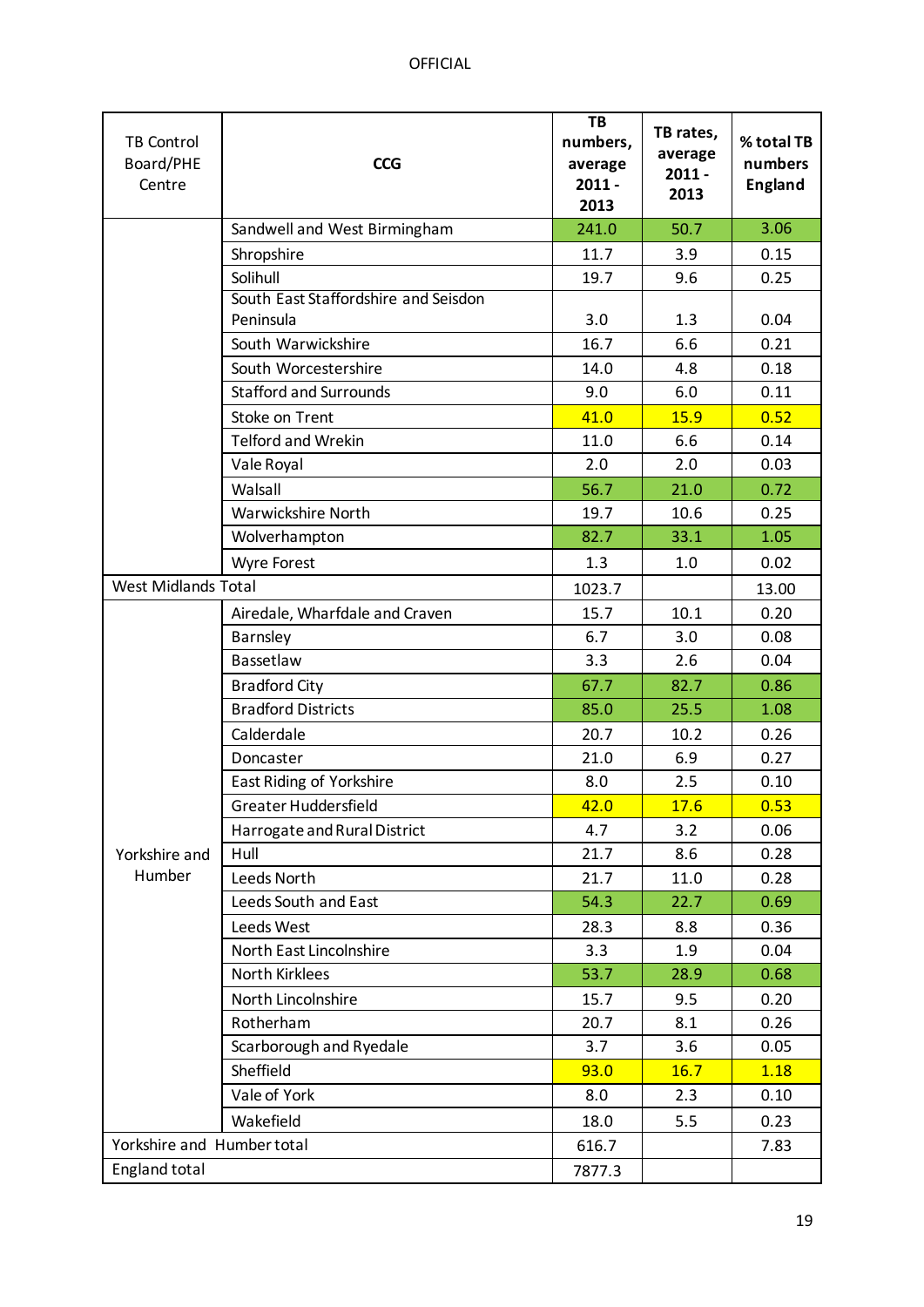### <span id="page-19-0"></span>**Annex B – Full year effect (FYE) notional allocations per Control Board and national developments in 2015/16 (Actual amounts payable are dependent upon Control Board plans and progress in delivery)**

| <b>Control Boards</b>               |   | <b>Details</b> |
|-------------------------------------|---|----------------|
| <b>East Midlands</b>                | £ | 488,701        |
| East of England                     | £ | 554,033        |
| London                              | £ | 3,489,914      |
| North East                          | £ | 150,522        |
| North West                          | £ | 815,644        |
| South East                          | £ | 784,762        |
| South West                          | £ | 327,579        |
| <b>West Midlands</b>                | £ | 1,085,099      |
| Yorkshire and Humber                | £ | 653,745        |
| <b>National</b>                     |   |                |
| National TB team - Database support | £ | 500,000        |
| LTBI test analysis <sup>(1)</sup>   | £ | 1,150,000      |
| <b>Totals</b>                       | £ | 10,000,000     |

(1) The £1,150,000 for LTBI test analysis will be utilised by agreement between NHS England, lead CCGs and their TB control boards to reflect local LTBI testing workload.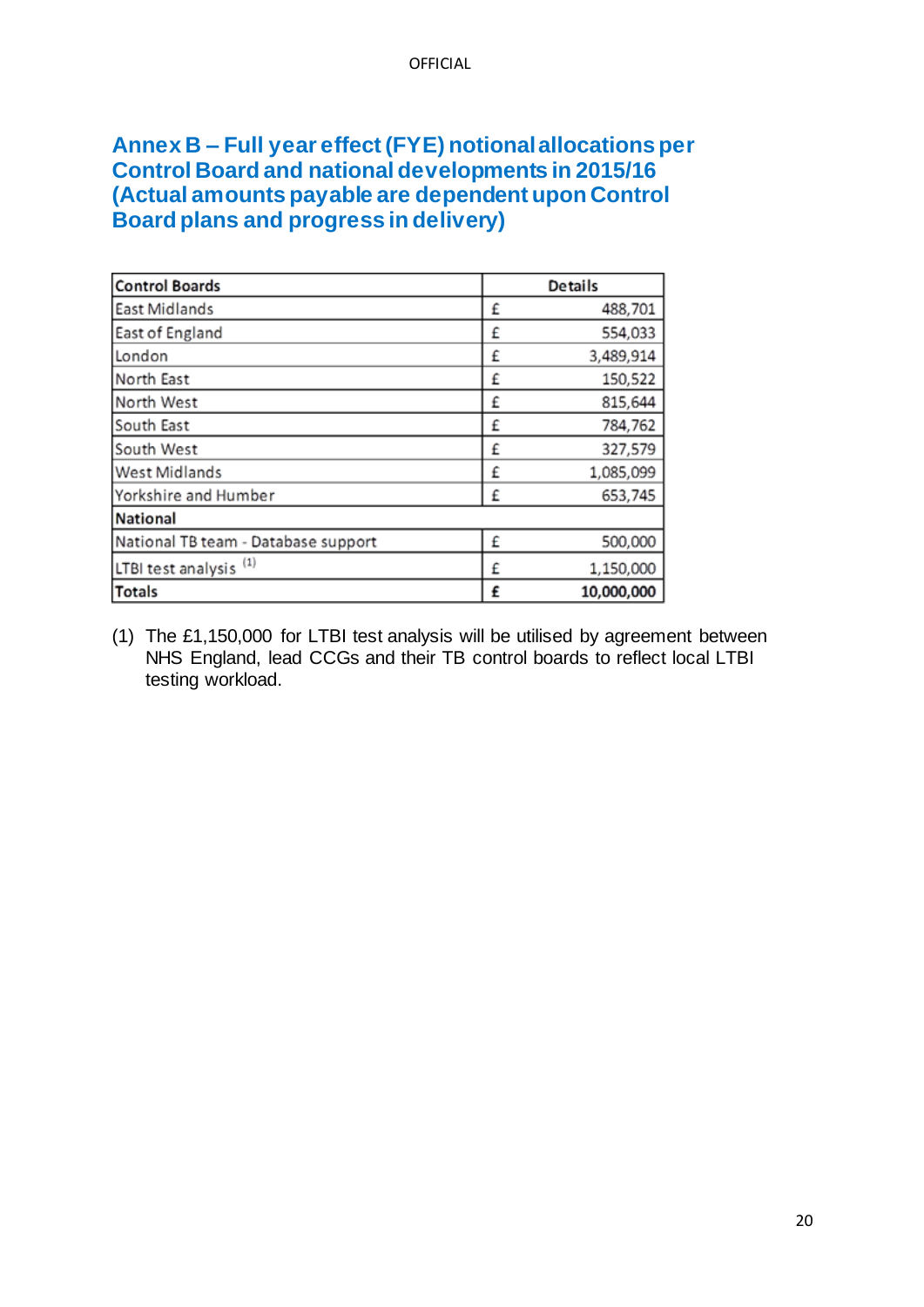## <span id="page-20-1"></span><span id="page-20-0"></span>**Annex C - Local Plan for new migrant LTBI testing and treatment services**

We encourage you to seek advice as required from the national programme team as you complete this template. Please email queries jointly to [england.reducingprematuremortality@nhs.net](mailto:england.reducingprematuremortality@nhs.net) and to [tbscreening@phe.gov.uk.](mailto:tbscreening@phe.gov.uk) 

The completed plan should be submitted to the local TB Control Board with a copy to the above email addresses.

| 1. TB Control Board area                                                                                                                                   |
|------------------------------------------------------------------------------------------------------------------------------------------------------------|
| 2. CCG area(s) covered by this plan                                                                                                                        |
| 3. Proposed start date for LTBI testing and treatment service                                                                                              |
| 4. TB epidemiology of the (CCG) area(s) covered by the plan and evidence<br>of need for LTBI testing and treatment services                                |
| 5. Service description and proposed service / care pathway (please be<br>succinct)                                                                         |
| a) Target population for LTBI testing                                                                                                                      |
| b) Mode of identification for eligible screening recipients                                                                                                |
| c) Method of invitation to new migrants (by whom and how)                                                                                                  |
| d) Setting and pathway for testing                                                                                                                         |
| e) Testing arrangements (including interim arrangements for transport<br>and laboratory processing until nationally procured arrangements<br>are in place) |
| Setting and pathway for LTBI treatment<br>f)                                                                                                               |
| Referral criteria for active and LTBI treatment<br>g)                                                                                                      |
| h) Treatment arrangements                                                                                                                                  |
|                                                                                                                                                            |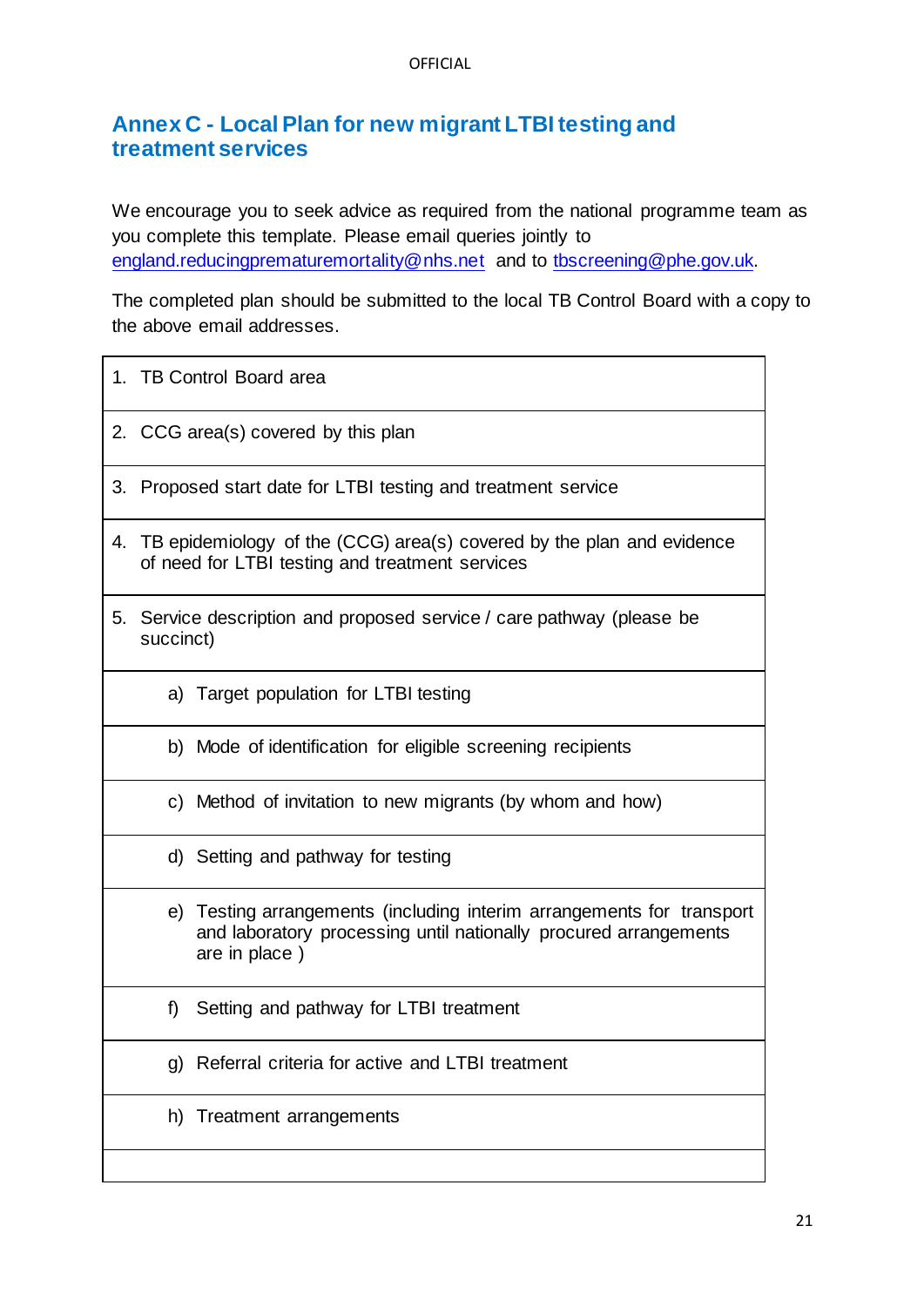- i) Proposed additional activities (e.g. awareness raising)
- j) Proposed additional tests (e.g. BBVs)
- k) Other important information
- 6. Has agreement been reached with local GPs/LMC on a local GP incentive scheme for LTBI testing? If so, please set out the arrangements agreed. If not, please set out the timescale for doing so, highlighting any key risk factors and how these are being addressed.
- 7. Has agreement been reached with the local TB secondary care providers for any additional capacity with respect to the treatment of LTBI positive patients? If so, please set out the arrangements agreed. If not, please set out the timescale for doing so, highlighting any key risk factors and how these are being addressed.
- 8. Are appropriate arrangements in place with respect to laboratory capacity for the LTBI tests, including interim arrangements whilst the conclusion of specific procurement arrangements is awaited? If so, please set out the details. If not, please set out the timescale for doing so, any key risk factors and how these are being addressed.
- 9. In what ways will existing services and other resources be used to support delivery of LTBI testing and treatment?
- 10. Expected local outcomes e.g. the expected number of patients to be tested and treated in 2015/16, wider community awareness of LTBI
- 11. Outline of the proposed evaluation and monitoring arrangements
	- a) Data collection and collation mechanism and interface to PHE LTBI surveillance system
	- b) Monitoring and reporting arrangements
- 12. Are all CCGs affected by the above proposals supportive of them?
- 13. Estimated funding requirements **(on a month by month basis for 2015/16)**
	- a) Number and costs of expected tests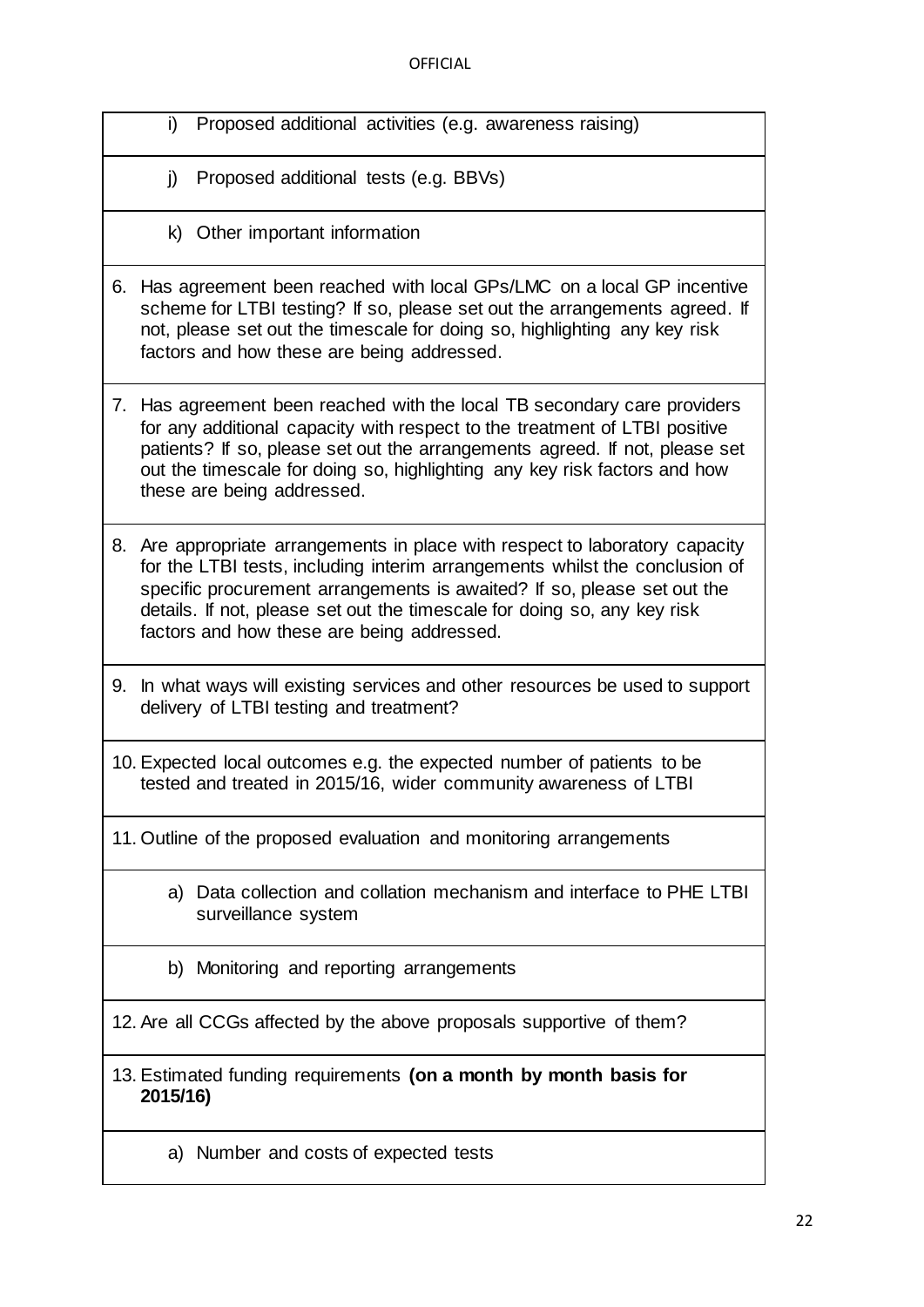| b) Cost of GP incentives                                                                                                  |
|---------------------------------------------------------------------------------------------------------------------------|
| c) Number of patients expected to need LTBI treatment and agreed<br>additional costs for local TB services                |
| d) Number of patients expected to need full TB treatment and agreed<br>additional costs for local TB services             |
| e) Other (including set up costs)                                                                                         |
|                                                                                                                           |
| f) Total funding requirements on a month by month basis for<br>2015/16 (excluding costs of tests and laboratory services) |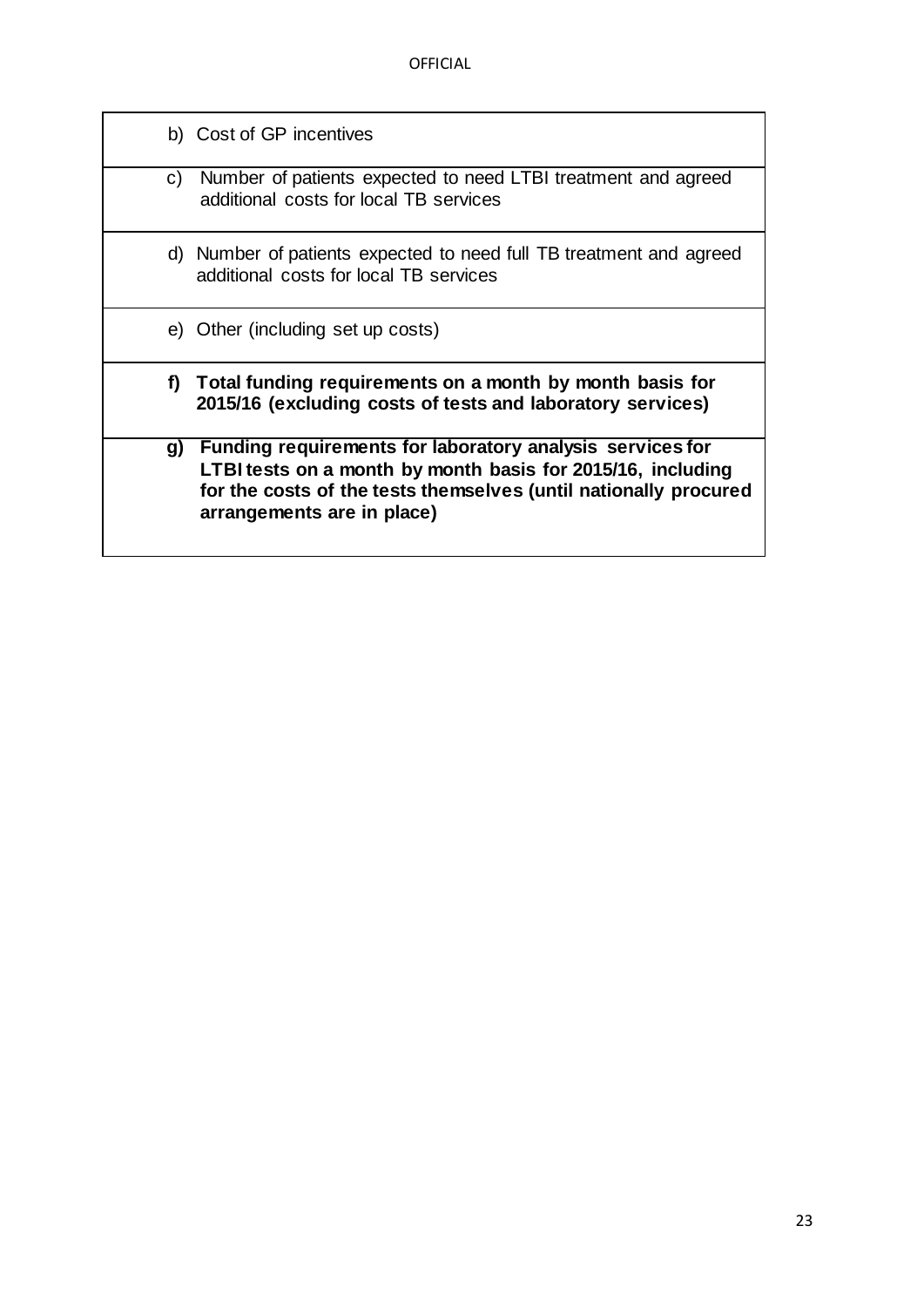#### *Key stakeholders involved in the development and delivery of this plan*

(Please adapt as relevant locally but should include as a minimum CCG, NHS England and provider representation)

| <b>Stakeholder</b>                                                                                 | <b>Name</b> | <b>Role</b> | Email /<br>telephone<br>number |
|----------------------------------------------------------------------------------------------------|-------------|-------------|--------------------------------|
| Local LTBI Plan<br>development lead (i.e. lead<br>who has coordinated<br>development of this plan) |             |             |                                |
| <b>CCG TB Lead</b>                                                                                 |             |             |                                |
| Secondary care LTBI lead                                                                           |             |             |                                |
| Lead TB nurse                                                                                      |             |             |                                |
| CCG GP representative for<br><b>LTBI</b>                                                           |             |             |                                |
| NHS England team<br>representative                                                                 |             |             |                                |
| PHE TB lead                                                                                        |             |             |                                |